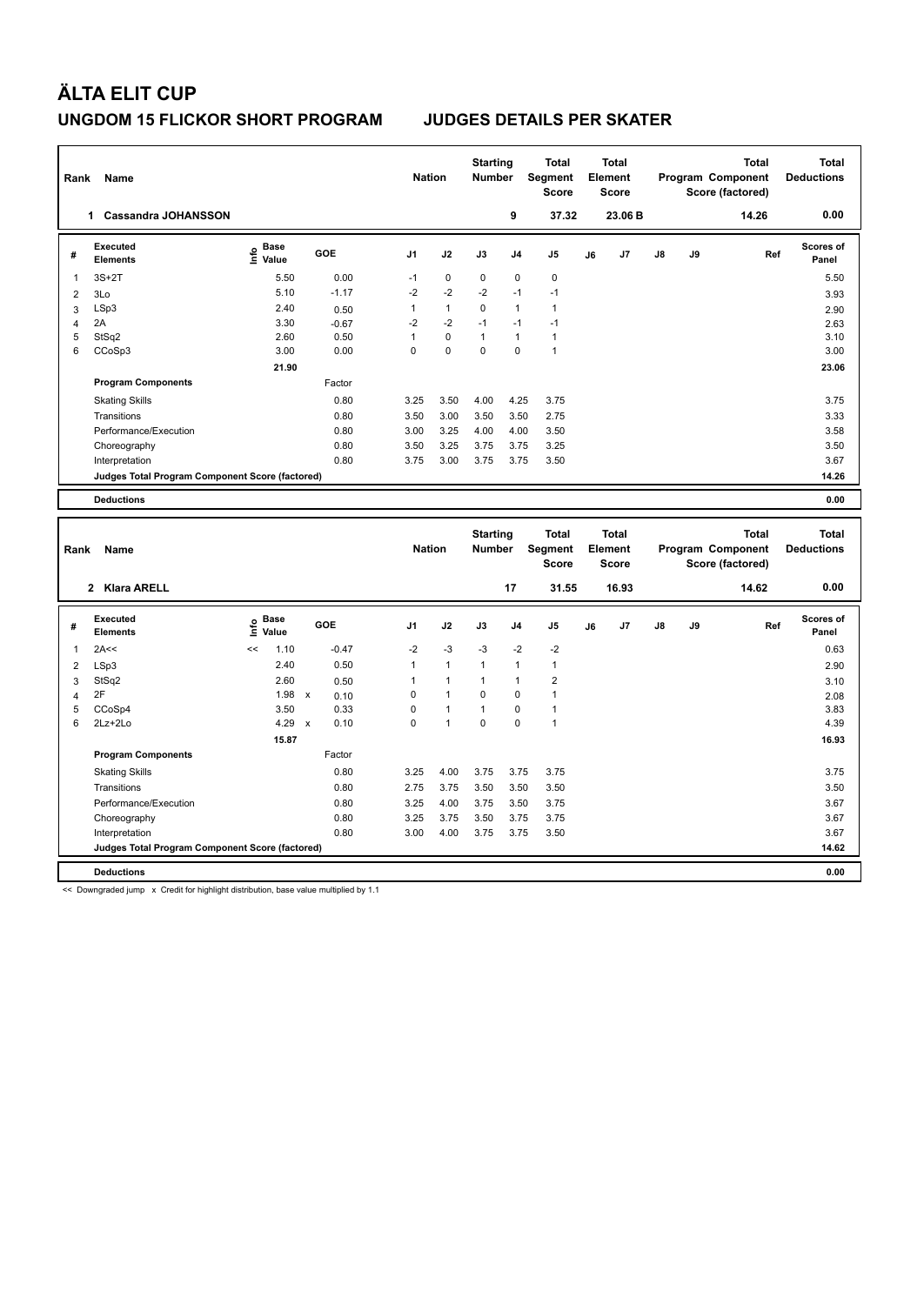| Name<br>Rank<br><b>Emma HANSSON</b><br>3 |                                                 |                                    |   |            |                | <b>Nation</b> | <b>Starting</b><br><b>Number</b> |                | Total<br>Segment<br><b>Score</b> |    | <b>Total</b><br>Element<br><b>Score</b> |               |    | Total<br>Program Component<br>Score (factored) | Total<br><b>Deductions</b> |
|------------------------------------------|-------------------------------------------------|------------------------------------|---|------------|----------------|---------------|----------------------------------|----------------|----------------------------------|----|-----------------------------------------|---------------|----|------------------------------------------------|----------------------------|
|                                          |                                                 |                                    |   |            |                |               |                                  | 6              | 30.90                            |    | 17.56                                   |               |    | 13.34                                          | 0.00                       |
| #                                        | Executed<br><b>Elements</b>                     | <b>Base</b><br>$\frac{e}{E}$ Value |   | <b>GOE</b> | J <sub>1</sub> | J2            | J3                               | J <sub>4</sub> | J5                               | J6 | J7                                      | $\mathsf{J}8$ | J9 | Ref                                            | <b>Scores of</b><br>Panel  |
| $\overline{\mathbf{1}}$                  | 2A                                              | 3.30                               |   | 0.00       | 0              | $\mathbf{1}$  | 0                                | $\mathbf 0$    | 0                                |    |                                         |               |    |                                                | 3.30                       |
| 2                                        | 2F                                              | 1.80                               |   | 0.00       | $-1$           | $\mathbf 0$   | $\Omega$                         | $\mathbf 0$    | 0                                |    |                                         |               |    |                                                | 1.80                       |
| 3                                        | CCoSp4                                          | 3.50                               |   | 0.33       |                | $\mathbf 0$   | 1                                | $\mathbf 0$    | $\mathbf{1}$                     |    |                                         |               |    |                                                | 3.83                       |
| 4                                        | $2Lo+2Lo$                                       | 3.96                               | X | 0.00       | 0              | 0             | 0                                | $-1$           | 0                                |    |                                         |               |    |                                                | 3.96                       |
| 5                                        | LSp2                                            | 1.90                               |   | 0.00       |                | $\mathbf 0$   | 0                                | $\mathbf 0$    | 0                                |    |                                         |               |    |                                                | 1.90                       |
| 6                                        | StSq2                                           | 2.60                               |   | 0.17       | 1              | $\mathbf 0$   | $\mathbf 0$                      | $\overline{1}$ | 0                                |    |                                         |               |    |                                                | 2.77                       |
|                                          |                                                 | 17.06                              |   |            |                |               |                                  |                |                                  |    |                                         |               |    |                                                | 17.56                      |
|                                          | <b>Program Components</b>                       |                                    |   | Factor     |                |               |                                  |                |                                  |    |                                         |               |    |                                                |                            |
|                                          | <b>Skating Skills</b>                           |                                    |   | 0.80       | 3.75           | 3.25          | 3.75                             | 3.50           | 3.25                             |    |                                         |               |    |                                                | 3.50                       |
|                                          | Transitions                                     |                                    |   | 0.80       | 3.50           | 3.00          | 3.50                             | 3.00           | 3.00                             |    |                                         |               |    |                                                | 3.17                       |
|                                          | Performance/Execution                           |                                    |   | 0.80       | 3.25           | 3.25          | 3.75                             | 3.50           | 3.50                             |    |                                         |               |    |                                                | 3.42                       |
|                                          | Choreography                                    |                                    |   | 0.80       | 3.25           | 3.25          | 3.75                             | 3.50           | 3.25                             |    |                                         |               |    |                                                | 3.33                       |
|                                          | Interpretation                                  |                                    |   | 0.80       | 3.00           | 3.25          | 3.25                             | 3.25           | 3.25                             |    |                                         |               |    |                                                | 3.25                       |
|                                          | Judges Total Program Component Score (factored) |                                    |   |            |                |               |                                  |                |                                  |    |                                         |               |    |                                                | 13.34                      |
|                                          | <b>Deductions</b>                               |                                    |   |            |                |               |                                  |                |                                  |    |                                         |               |    |                                                | 0.00                       |

x Credit for highlight distribution, base value multiplied by 1.1

| Rank | Name                                            |                            |                   | <b>Nation</b>  |              | <b>Starting</b><br><b>Number</b> |                | Total<br>Segment<br><b>Score</b> |    | <b>Total</b><br>Element<br><b>Score</b> |    |    | Total<br>Program Component<br>Score (factored) | <b>Total</b><br><b>Deductions</b> |
|------|-------------------------------------------------|----------------------------|-------------------|----------------|--------------|----------------------------------|----------------|----------------------------------|----|-----------------------------------------|----|----|------------------------------------------------|-----------------------------------|
|      | 4 Stina FREDRIKSSON                             |                            |                   |                |              |                                  | 13             | 29.76                            |    | 16.84                                   |    |    | 13.92                                          | 1.00                              |
| #    | Executed<br><b>Elements</b>                     | <b>Base</b><br>١m<br>Value | <b>GOE</b>        | J <sub>1</sub> | J2           | J3                               | J <sub>4</sub> | J <sub>5</sub>                   | J6 | J7                                      | J8 | J9 | Ref                                            | <b>Scores of</b><br>Panel         |
| 1    | 2A                                              | 3.30                       | $-1.50$           | $-3$           | $-3$         | $-3$                             | $-3$           | $-3$                             |    |                                         |    |    |                                                | 1.80                              |
| 2    | 2F                                              | 1.80                       | $-0.20$           | $-1$           | $-1$         | $-1$                             | $\mathbf 0$    | 0                                |    |                                         |    |    |                                                | 1.60                              |
| 3    | CCoSp4                                          | 3.50                       | 0.00              | 0              | 1            | 0                                | 0              | 0                                |    |                                         |    |    |                                                | 3.50                              |
| 4    | $2Lz+2T$                                        | $3.74 \times$              | 0.00              | 0              | 0            | $\mathbf 0$                      | $\mathbf 0$    | 0                                |    |                                         |    |    |                                                | 3.74                              |
| 5    | LSp3                                            | 2.40                       | 0.00              | 0              | $-1$         | $\Omega$                         | $\mathbf 0$    | 0                                |    |                                         |    |    |                                                | 2.40                              |
| 6    | StSq3                                           | 3.30                       | 0.50              | 1              | $\mathbf{1}$ | 1                                | $\mathbf{1}$   | 1                                |    |                                         |    |    |                                                | 3.80                              |
|      |                                                 | 18.04                      |                   |                |              |                                  |                |                                  |    |                                         |    |    |                                                | 16.84                             |
|      | <b>Program Components</b>                       |                            | Factor            |                |              |                                  |                |                                  |    |                                         |    |    |                                                |                                   |
|      | <b>Skating Skills</b>                           |                            | 0.80              | 4.00           | 3.75         | 3.50                             | 3.50           | 3.50                             |    |                                         |    |    |                                                | 3.58                              |
|      | Transitions                                     |                            | 0.80              | 3.50           | 3.50         | 3.25                             | 3.25           | 3.00                             |    |                                         |    |    |                                                | 3.33                              |
|      | Performance/Execution                           |                            | 0.80              | 3.50           | 3.75         | 3.50                             | 3.25           | 3.50                             |    |                                         |    |    |                                                | 3.50                              |
|      | Choreography                                    |                            | 0.80              | 3.75           | 3.75         | 3.50                             | 3.50           | 3.25                             |    |                                         |    |    |                                                | 3.58                              |
|      | Interpretation                                  |                            | 0.80              | 3.00           | 3.50         | 3.75                             | 3.50           | 3.25                             |    |                                         |    |    |                                                | 3.42                              |
|      | Judges Total Program Component Score (factored) |                            |                   |                |              |                                  |                |                                  |    |                                         |    |    |                                                | 13.92                             |
|      | <b>Deductions</b>                               |                            | $-1.00$<br>Falls: |                |              |                                  |                |                                  |    |                                         |    |    |                                                | $-1.00$                           |

x Credit for highlight distribution, base value multiplied by 1.1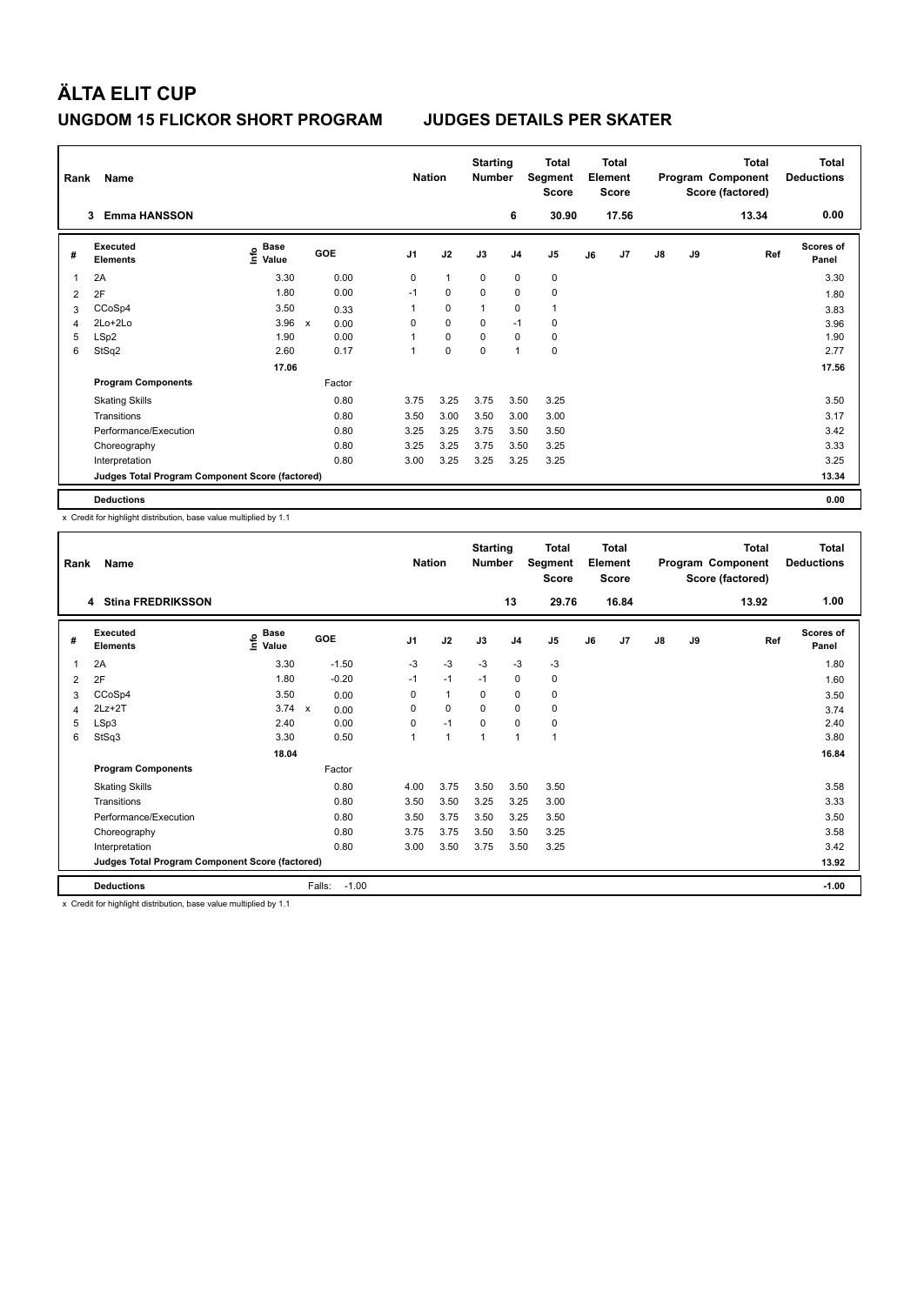| Name<br>Rank<br>Madeleine LUNDÉN<br>5 |                                                 |   |                                    |            | <b>Nation</b>  |              | <b>Starting</b><br><b>Number</b> |                         | <b>Total</b><br>Segment<br><b>Score</b> |    | <b>Total</b><br>Element<br>Score |               |    | <b>Total</b><br>Program Component<br>Score (factored) | <b>Total</b><br><b>Deductions</b> |
|---------------------------------------|-------------------------------------------------|---|------------------------------------|------------|----------------|--------------|----------------------------------|-------------------------|-----------------------------------------|----|----------------------------------|---------------|----|-------------------------------------------------------|-----------------------------------|
|                                       |                                                 |   |                                    |            |                |              |                                  | 3                       | 28.91                                   |    | 15.53                            |               |    | 13.38                                                 | 0.00                              |
| #                                     | Executed<br><b>Elements</b>                     |   | <b>Base</b><br>$\frac{e}{E}$ Value | <b>GOE</b> | J <sub>1</sub> | J2           | J3                               | J <sub>4</sub>          | J <sub>5</sub>                          | J6 | J7                               | $\mathsf{J}8$ | J9 | Ref                                                   | <b>Scores of</b><br>Panel         |
| 1                                     | 2A                                              |   | 3.30                               | 0.00       | $-1$           | $\mathbf 0$  | $\mathbf{1}$                     | $-1$                    | $\mathbf{1}$                            |    |                                  |               |    |                                                       | 3.30                              |
| 2                                     | $2Lz+2T$                                        |   | 3.40                               | 0.30       | 0              | $\mathbf{1}$ | $\overline{1}$                   | $\mathbf{1}$            | 1                                       |    |                                  |               |    |                                                       | 3.70                              |
| 3                                     | LSp1                                            |   | 1.50                               | 0.33       |                | 0            |                                  | $\overline{\mathbf{1}}$ | 0                                       |    |                                  |               |    |                                                       | 1.83                              |
| $\overline{4}$                        | 2F                                              | e | 1.80                               | $-0.20$    | 0              | $-1$         | $-1$                             | $-1$                    | 0                                       |    |                                  |               |    |                                                       | 1.60                              |
| 5                                     | StSq2                                           |   | 2.60                               | 0.00       |                | 0            | 0                                | $\mathbf 0$             | 0                                       |    |                                  |               |    |                                                       | 2.60                              |
| 6                                     | CCoSp2                                          |   | 2.50                               | 0.00       | 0              | $\mathbf 0$  | $\mathbf 0$                      | $\mathbf 0$             | $\mathbf 0$                             |    |                                  |               |    |                                                       | 2.50                              |
|                                       |                                                 |   | 15.10                              |            |                |              |                                  |                         |                                         |    |                                  |               |    |                                                       | 15.53                             |
|                                       | <b>Program Components</b>                       |   |                                    | Factor     |                |              |                                  |                         |                                         |    |                                  |               |    |                                                       |                                   |
|                                       | <b>Skating Skills</b>                           |   |                                    | 0.80       | 3.00           | 3.50         | 3.75                             | 3.75                    | 3.50                                    |    |                                  |               |    |                                                       | 3.58                              |
|                                       | Transitions                                     |   |                                    | 0.80       | 3.00           | 3.50         | 3.50                             | 3.25                    | 3.25                                    |    |                                  |               |    |                                                       | 3.33                              |
|                                       | Performance/Execution                           |   |                                    | 0.80       | 3.25           | 3.25         | 3.75                             | 3.50                    | 3.25                                    |    |                                  |               |    |                                                       | 3.33                              |
|                                       | Choreography                                    |   |                                    | 0.80       | 3.00           | 3.00         | 3.50                             | 3.50                    | 3.50                                    |    |                                  |               |    |                                                       | 3.33                              |
|                                       | Interpretation                                  |   |                                    | 0.80       | 2.75           | 3.00         | 3.50                             | 3.25                    | 3.25                                    |    |                                  |               |    |                                                       | 3.17                              |
|                                       | Judges Total Program Component Score (factored) |   |                                    |            |                |              |                                  |                         |                                         |    |                                  |               |    |                                                       | 13.38                             |
|                                       | <b>Deductions</b>                               |   |                                    |            |                |              |                                  |                         |                                         |    |                                  |               |    |                                                       | 0.00                              |

e Jump take off with wrong edge

| Rank | Name<br>Gemma HÄGG<br>6                         |                        |       |                         | <b>Nation</b>           |                | <b>Starting</b><br><b>Number</b> |                | <b>Total</b><br>Segment<br><b>Score</b> |    | <b>Total</b><br>Element<br><b>Score</b> |    |    | <b>Total</b><br>Program Component<br>Score (factored) | Total<br><b>Deductions</b> |
|------|-------------------------------------------------|------------------------|-------|-------------------------|-------------------------|----------------|----------------------------------|----------------|-----------------------------------------|----|-----------------------------------------|----|----|-------------------------------------------------------|----------------------------|
|      |                                                 |                        |       |                         |                         |                |                                  | 15             | 28.12                                   |    | 15.18                                   |    |    | 12.94                                                 | 0.00                       |
| #    | Executed<br><b>Elements</b>                     | $E$ Base<br>$E$ $V$ -' |       | GOE                     | J <sub>1</sub>          | J2             | J3                               | J <sub>4</sub> | J5                                      | J6 | J7                                      | J8 | J9 | Ref                                                   | <b>Scores of</b><br>Panel  |
| 1    | $2Lz+2T$                                        |                        | 3.40  | 0.10                    | 1                       | 0              | 0                                | $\mathbf 0$    | $\mathbf{1}$                            |    |                                         |    |    |                                                       | 3.50                       |
| 2    | 2A<<                                            | <<                     | 1.10  | $-0.60$                 | $-3$                    | $-3$           | $-3$                             | $-3$           | $-3$                                    |    |                                         |    |    |                                                       | 0.50                       |
| 3    | LSp3                                            |                        | 2.40  | 1.00                    | $\overline{\mathbf{c}}$ | $\overline{2}$ | 2                                | $\overline{2}$ | 2                                       |    |                                         |    |    |                                                       | 3.40                       |
| 4    | StSq2                                           |                        | 2.60  | 0.00                    | $-1$                    | 0              | 0                                | 0              | 1                                       |    |                                         |    |    |                                                       | 2.60                       |
| 5    | 2Lo                                             |                        | 1.98  | $-0.30$<br>$\mathsf{x}$ | $-1$                    | 0              | $-1$                             | $-1$           | $-1$                                    |    |                                         |    |    |                                                       | 1.68                       |
| 6    | CCoSp4                                          |                        | 3.50  | 0.00                    | 0                       | 0              | 0                                | 0              | 0                                       |    |                                         |    |    |                                                       | 3.50                       |
|      |                                                 |                        | 14.98 |                         |                         |                |                                  |                |                                         |    |                                         |    |    |                                                       | 15.18                      |
|      | <b>Program Components</b>                       |                        |       | Factor                  |                         |                |                                  |                |                                         |    |                                         |    |    |                                                       |                            |
|      | <b>Skating Skills</b>                           |                        |       | 0.80                    | 3.50                    | 3.25           | 3.50                             | 3.50           | 3.50                                    |    |                                         |    |    |                                                       | 3.50                       |
|      | Transitions                                     |                        |       | 0.80                    | 2.75                    | 2.50           | 3.00                             | 3.00           | 3.50                                    |    |                                         |    |    |                                                       | 2.92                       |
|      | Performance/Execution                           |                        |       | 0.80                    | 3.00                    | 3.00           | 3.50                             | 3.50           | 3.75                                    |    |                                         |    |    |                                                       | 3.33                       |
|      | Choreography                                    |                        |       | 0.80                    | 3.00                    | 2.75           | 3.25                             | 3.50           | 3.50                                    |    |                                         |    |    |                                                       | 3.25                       |
|      | Interpretation                                  |                        |       | 0.80                    | 2.50                    | 2.75           | 3.50                             | 3.25           | 3.50                                    |    |                                         |    |    |                                                       | 3.17                       |
|      | Judges Total Program Component Score (factored) |                        |       |                         |                         |                |                                  |                |                                         |    |                                         |    |    |                                                       | 12.94                      |
|      | <b>Deductions</b>                               |                        |       |                         |                         |                |                                  |                |                                         |    |                                         |    |    |                                                       | 0.00                       |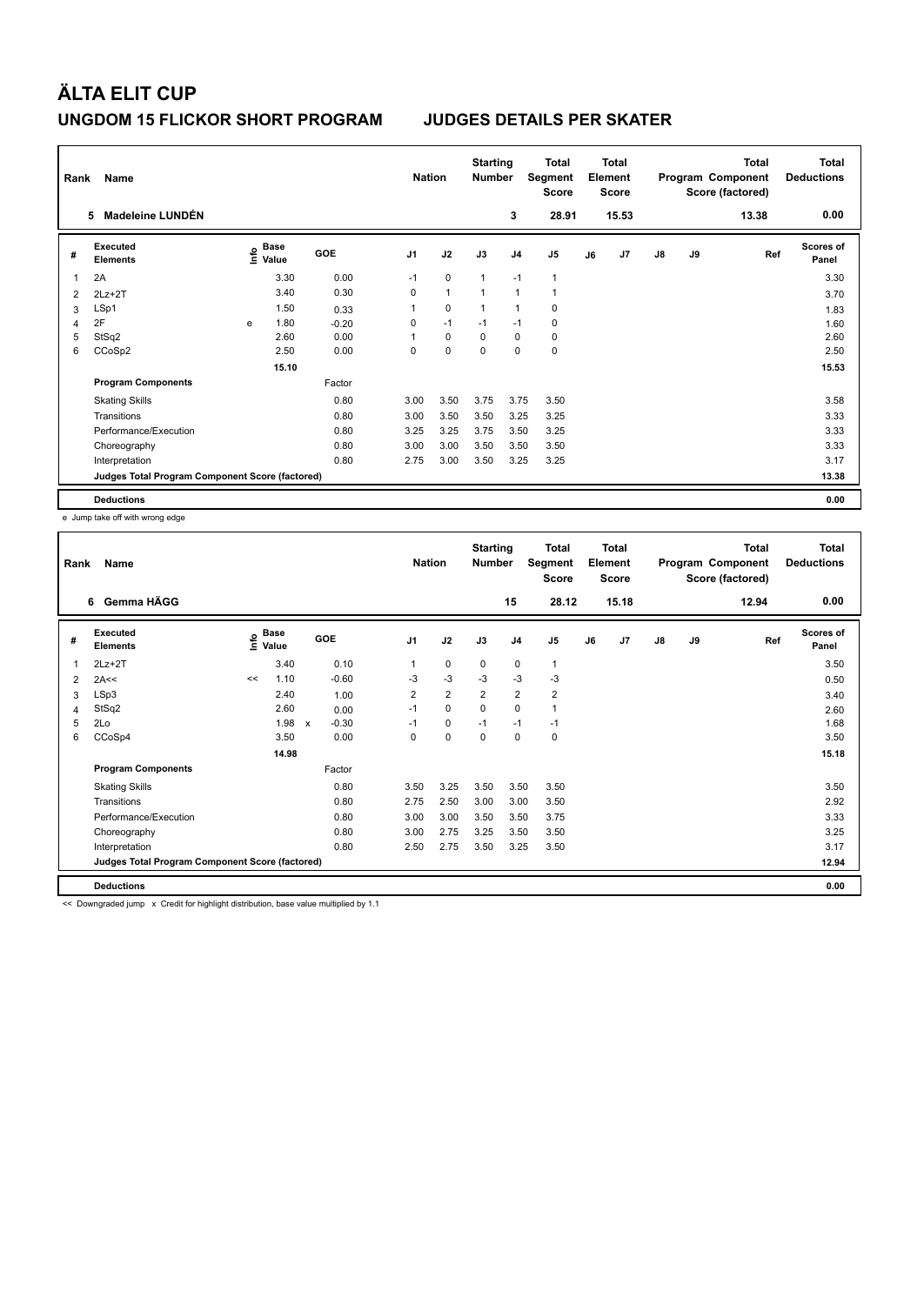| Name<br>Rank<br><b>Klara LINDEVRET</b><br>7 |                                                 |      |                      |                           | <b>Nation</b> |                | <b>Starting</b><br><b>Number</b> |          | Total<br>Segment<br><b>Score</b> |                | <b>Total</b><br>Element<br>Score |       |               | <b>Total</b><br>Program Component<br>Score (factored) | <b>Total</b><br><b>Deductions</b> |                           |
|---------------------------------------------|-------------------------------------------------|------|----------------------|---------------------------|---------------|----------------|----------------------------------|----------|----------------------------------|----------------|----------------------------------|-------|---------------|-------------------------------------------------------|-----------------------------------|---------------------------|
|                                             |                                                 |      |                      |                           |               |                |                                  |          | 23                               | 28.01          |                                  | 14.61 |               |                                                       | 13.40                             | 0.00                      |
| #                                           | Executed<br><b>Elements</b>                     | lnfo | <b>Base</b><br>Value |                           | GOE           | J <sub>1</sub> | J2                               | J3       | J <sub>4</sub>                   | J <sub>5</sub> | J6                               | J7    | $\mathsf{J}8$ | J9                                                    | Ref                               | <b>Scores of</b><br>Panel |
| 1                                           | 2A<<                                            | <<   | 1.10                 |                           | $-0.47$       | $-2$           | $-3$                             | $-3$     | $-2$                             | $-2$           |                                  |       |               |                                                       |                                   | 0.63                      |
| 2                                           | LSp2                                            |      | 1.90                 |                           | 0.33          | 1              | $\mathbf 0$                      | $\Omega$ | $\mathbf{1}$                     | $\mathbf{1}$   |                                  |       |               |                                                       |                                   | 2.23                      |
| 3                                           | $2Lz+2Lo$                                       |      | 3.90                 |                           | 0.10          | 0              | $\mathbf 0$                      | 0        | $\mathbf{1}$                     | $\mathbf{1}$   |                                  |       |               |                                                       |                                   | 4.00                      |
| 4                                           | CCoSp4                                          |      | 3.50                 |                           | 0.50          | 1              | $\mathbf{1}$                     |          | 0                                | $\overline{1}$ |                                  |       |               |                                                       |                                   | 4.00                      |
| 5                                           | StSq1                                           |      | 1.80                 |                           | 0.17          | $-1$           | $\mathbf 0$                      |          | $\mathbf 0$                      | $\mathbf{1}$   |                                  |       |               |                                                       |                                   | 1.97                      |
| 6                                           | 2F                                              |      | 1.98                 | $\boldsymbol{\mathsf{x}}$ | $-0.20$       | $-1$           | $-2$                             | $\Omega$ | $\mathbf 0$                      | $-1$           |                                  |       |               |                                                       |                                   | 1.78                      |
|                                             |                                                 |      | 14.18                |                           |               |                |                                  |          |                                  |                |                                  |       |               |                                                       |                                   | 14.61                     |
|                                             | <b>Program Components</b>                       |      |                      |                           | Factor        |                |                                  |          |                                  |                |                                  |       |               |                                                       |                                   |                           |
|                                             | <b>Skating Skills</b>                           |      |                      |                           | 0.80          | 1.75           | 3.50                             | 3.50     | 3.50                             | 3.50           |                                  |       |               |                                                       |                                   | 3.50                      |
|                                             | Transitions                                     |      |                      |                           | 0.80          | 2.25           | 3.25                             | 3.50     | 3.00                             | 3.50           |                                  |       |               |                                                       |                                   | 3.25                      |
|                                             | Performance/Execution                           |      |                      |                           | 0.80          | 2.50           | 3.25                             | 3.75     | 3.50                             | 3.75           |                                  |       |               |                                                       |                                   | 3.50                      |
|                                             | Choreography                                    |      |                      |                           | 0.80          | 2.50           | 3.00                             | 3.50     | 3.25                             | 3.75           |                                  |       |               |                                                       |                                   | 3.25                      |
|                                             | Interpretation                                  |      |                      |                           | 0.80          | 2.25           | 3.00                             | 3.75     | 3.25                             | 3.50           |                                  |       |               |                                                       |                                   | 3.25                      |
|                                             | Judges Total Program Component Score (factored) |      |                      |                           |               |                |                                  |          |                                  |                |                                  |       |               |                                                       |                                   | 13.40                     |
|                                             | <b>Deductions</b>                               |      |                      |                           |               |                |                                  |          |                                  |                |                                  |       |               |                                                       |                                   | 0.00                      |

<< Downgraded jump x Credit for highlight distribution, base value multiplied by 1.1

|   | Name<br>Rank<br>Nora KEMI<br>8                  |    |                                       |              |         |                | <b>Nation</b> | <b>Starting</b><br><b>Number</b> |                | Total<br>Segment<br><b>Score</b> |    | Total<br>Element<br><b>Score</b> |               |    | <b>Total</b><br>Program Component<br>Score (factored) | Total<br><b>Deductions</b> |
|---|-------------------------------------------------|----|---------------------------------------|--------------|---------|----------------|---------------|----------------------------------|----------------|----------------------------------|----|----------------------------------|---------------|----|-------------------------------------------------------|----------------------------|
|   |                                                 |    |                                       |              |         |                |               |                                  | 25             | 26.90                            |    | 14.84                            |               |    | 12.06                                                 | 0.00                       |
| # | Executed<br><b>Elements</b>                     |    | <b>Base</b><br>$\sum_{i=1}^{6}$ Value | <b>GOE</b>   |         | J <sub>1</sub> | J2            | J3                               | J <sub>4</sub> | J <sub>5</sub>                   | J6 | J7                               | $\mathsf{J}8$ | J9 | Ref                                                   | <b>Scores of</b><br>Panel  |
| 1 | $2Lo+2Lo$                                       |    | 3.60                                  |              | 0.00    | 1              | 0             | $\mathbf 0$                      | $\mathbf 0$    | 0                                |    |                                  |               |    |                                                       | 3.60                       |
| 2 | 2F                                              |    | 1.80                                  |              | 0.00    | 0              | 0             | 1                                | $\mathbf 0$    | 0                                |    |                                  |               |    |                                                       | 1.80                       |
| 3 | LSp2                                            |    | 1.90                                  |              | 0.50    | 1              | 1             | 1                                | $\mathbf{1}$   | 1                                |    |                                  |               |    |                                                       | 2.40                       |
| 4 | StSq2                                           |    | 2.60                                  |              | 0.00    | $-1$           | 0             | $\mathbf 0$                      | $\mathbf 0$    | 0                                |    |                                  |               |    |                                                       | 2.60                       |
| 5 | 2A<<                                            | << | 1.21                                  | $\mathsf{x}$ | $-0.60$ | $-3$           | $-3$          | $-3$                             | $-3$           | $-3$                             |    |                                  |               |    |                                                       | 0.61                       |
| 6 | CCoSp4                                          |    | 3.50                                  |              | 0.33    | 0              | 0             | 1                                | $\mathbf{1}$   | 1                                |    |                                  |               |    |                                                       | 3.83                       |
|   |                                                 |    | 14.61                                 |              |         |                |               |                                  |                |                                  |    |                                  |               |    |                                                       | 14.84                      |
|   | <b>Program Components</b>                       |    |                                       |              | Factor  |                |               |                                  |                |                                  |    |                                  |               |    |                                                       |                            |
|   | <b>Skating Skills</b>                           |    |                                       |              | 0.80    | 3.00           | 3.25          | 3.25                             | 3.25           | 3.25                             |    |                                  |               |    |                                                       | 3.25                       |
|   | Transitions                                     |    |                                       |              | 0.80    | 2.50           | 2.50          | 3.25                             | 3.00           | 3.25                             |    |                                  |               |    |                                                       | 2.92                       |
|   | Performance/Execution                           |    |                                       |              | 0.80    | 3.00           | 2.75          | 3.50                             | 3.25           | 3.00                             |    |                                  |               |    |                                                       | 3.08                       |
|   | Choreography                                    |    |                                       |              | 0.80    | 2.75           | 2.75          | 3.00                             | 3.50           | 3.25                             |    |                                  |               |    |                                                       | 3.00                       |
|   | Interpretation                                  |    |                                       |              | 0.80    | 2.25           | 2.50          | 3.25                             | 3.25           | 2.75                             |    |                                  |               |    |                                                       | 2.83                       |
|   | Judges Total Program Component Score (factored) |    |                                       |              |         |                |               |                                  |                |                                  |    |                                  |               |    |                                                       | 12.06                      |
|   | <b>Deductions</b>                               |    |                                       |              |         |                |               |                                  |                |                                  |    |                                  |               |    |                                                       | 0.00                       |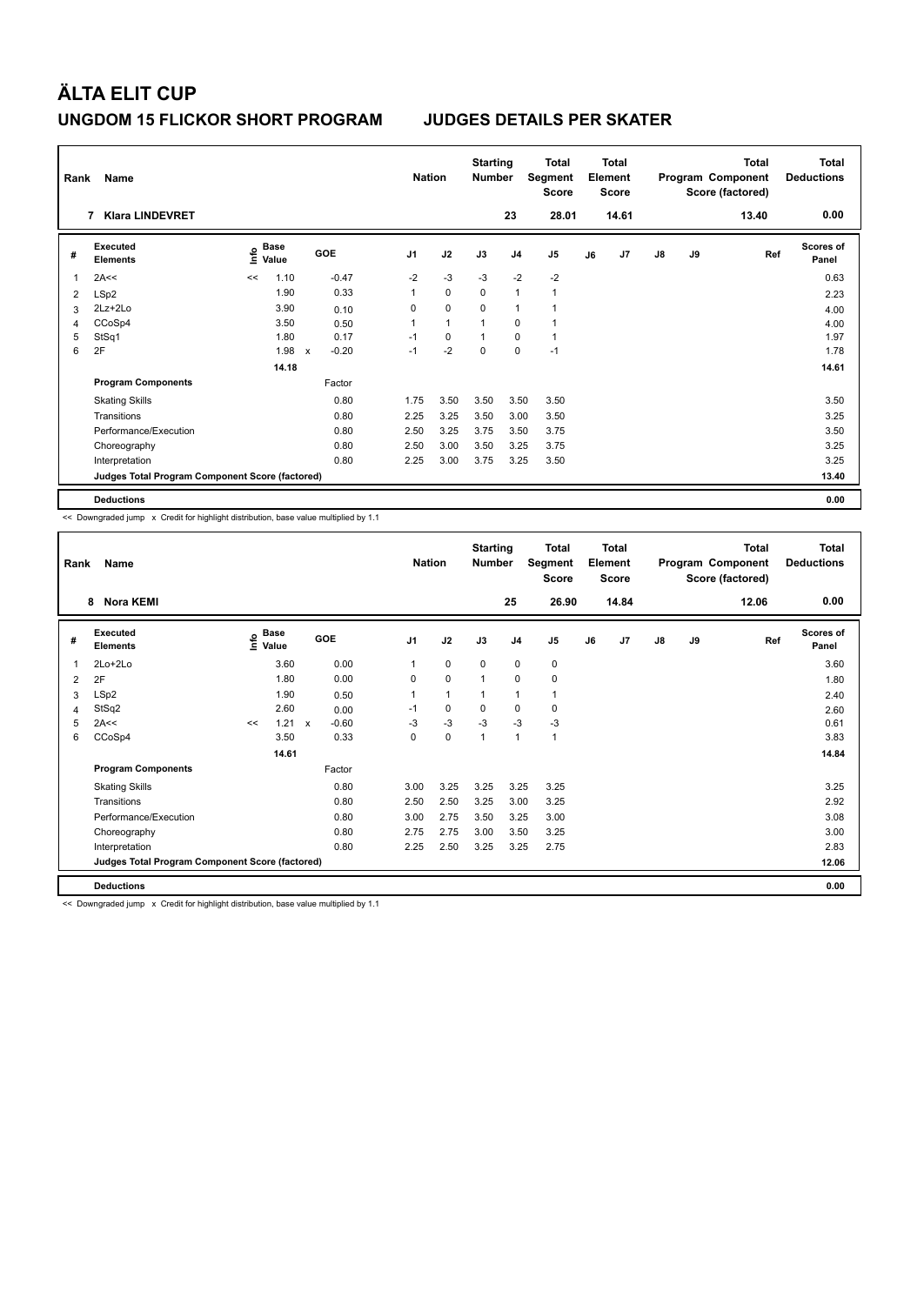|   | Name<br>Rank<br><b>Ella WADERUP</b><br>9        |         |                      |                           |         |                | <b>Nation</b>  | <b>Starting</b><br><b>Number</b> |                | Total<br>Segment<br><b>Score</b> |    | <b>Total</b><br>Element<br><b>Score</b> |               |    | <b>Total</b><br>Program Component<br>Score (factored) | <b>Total</b><br><b>Deductions</b> |
|---|-------------------------------------------------|---------|----------------------|---------------------------|---------|----------------|----------------|----------------------------------|----------------|----------------------------------|----|-----------------------------------------|---------------|----|-------------------------------------------------------|-----------------------------------|
|   |                                                 |         |                      |                           |         |                |                |                                  | 16             | 26.34                            |    | 12.94                                   |               |    | 13.40                                                 | 0.00                              |
| # | Executed<br><b>Elements</b>                     | lnfo    | <b>Base</b><br>Value |                           | GOE     | J <sub>1</sub> | J2             | J3                               | J <sub>4</sub> | J <sub>5</sub>                   | J6 | J7                                      | $\mathsf{J}8$ | J9 | Ref                                                   | <b>Scores of</b><br>Panel         |
| 1 | $2Lz+1T$                                        |         | 2.50                 |                           | $-0.90$ | $-3$           | $-3$           | $-3$                             | -3             | $-3$                             |    |                                         |               |    |                                                       | 1.60                              |
| 2 | 2A<                                             | $\prec$ | 2.30                 |                           | $-0.67$ | $-1$           | $-2$           | $-1$                             | $-1$           | $-2$                             |    |                                         |               |    |                                                       | 1.63                              |
| 3 | CCoSp2                                          |         | 2.50                 |                           | 0.50    | 1              | $\overline{1}$ | $\overline{1}$                   | 0              | $\mathbf{1}$                     |    |                                         |               |    |                                                       | 3.00                              |
| 4 | 2F                                              |         | 1.98                 | $\boldsymbol{\mathsf{x}}$ | 0.20    | 0              | $\overline{1}$ | -1                               | $\mathbf{1}$   | 0                                |    |                                         |               |    |                                                       | 2.18                              |
| 5 | StSq1                                           |         | 1.80                 |                           | 0.33    | 0              | $\overline{1}$ | $\Omega$                         | $\overline{1}$ | $\mathbf{1}$                     |    |                                         |               |    |                                                       | 2.13                              |
| 6 | LSp2                                            |         | 1.90                 |                           | 0.50    | 1              | 1              | $\overline{1}$                   | $\mathbf 0$    | 1                                |    |                                         |               |    |                                                       | 2.40                              |
|   |                                                 |         | 12.98                |                           |         |                |                |                                  |                |                                  |    |                                         |               |    |                                                       | 12.94                             |
|   | <b>Program Components</b>                       |         |                      |                           | Factor  |                |                |                                  |                |                                  |    |                                         |               |    |                                                       |                                   |
|   | <b>Skating Skills</b>                           |         |                      |                           | 0.80    | 3.50           | 3.75           | 3.50                             | 3.50           | 3.25                             |    |                                         |               |    |                                                       | 3.50                              |
|   | Transitions                                     |         |                      |                           | 0.80    | 3.00           | 3.50           | 3.25                             | 3.00           | 3.00                             |    |                                         |               |    |                                                       | 3.08                              |
|   | Performance/Execution                           |         |                      |                           | 0.80    | 3.25           | 3.75           | 3.50                             | 3.50           | 3.25                             |    |                                         |               |    |                                                       | 3.42                              |
|   | Choreography                                    |         |                      |                           | 0.80    | 3.25           | 3.75           | 3.50                             | 3.25           | 3.25                             |    |                                         |               |    |                                                       | 3.33                              |
|   | Interpretation                                  |         |                      |                           | 0.80    | 3.50           | 3.50           | 3.50                             | 3.25           | 3.25                             |    |                                         |               |    |                                                       | 3.42                              |
|   | Judges Total Program Component Score (factored) |         |                      |                           |         |                |                |                                  |                |                                  |    |                                         |               |    |                                                       | 13.40                             |
|   | <b>Deductions</b>                               |         |                      |                           |         |                |                |                                  |                |                                  |    |                                         |               |    |                                                       | 0.00                              |

< Under-rotated jump x Credit for highlight distribution, base value multiplied by 1.1

| Rank | Name                                            | <b>Nation</b>              |                                      | <b>Starting</b><br><b>Number</b> |             | Total<br>Segment<br>Score |                | <b>Total</b><br>Element<br><b>Score</b> |    |       | <b>Total</b><br>Program Component<br>Score (factored) | <b>Total</b><br><b>Deductions</b> |       |                    |
|------|-------------------------------------------------|----------------------------|--------------------------------------|----------------------------------|-------------|---------------------------|----------------|-----------------------------------------|----|-------|-------------------------------------------------------|-----------------------------------|-------|--------------------|
| 10   | Ildi ADOK                                       |                            |                                      |                                  |             |                           | 8              | 26.09                                   |    | 13.61 |                                                       |                                   | 12.48 | 0.00               |
| #    | Executed<br><b>Elements</b>                     | <b>Base</b><br>١m<br>Value | GOE                                  | J <sub>1</sub>                   | J2          | J3                        | J <sub>4</sub> | J5                                      | J6 | J7    | $\mathsf{J}8$                                         | J9                                | Ref   | Scores of<br>Panel |
| 1    | 2A                                              | 3.30                       | 0.00                                 | 0                                | $\mathbf 0$ | $\mathbf 0$               | $-1$           | 0                                       |    |       |                                                       |                                   |       | 3.30               |
| 2    | 2Lo                                             | 1.80                       | 0.00                                 | 0                                | $\mathbf 0$ | $\mathbf 0$               | $\mathbf 0$    | 0                                       |    |       |                                                       |                                   |       | 1.80               |
| 3    | LSp1                                            | 1.50                       | $-0.10$                              | $\Omega$                         | $-1$        | $-1$                      | $\mathbf 0$    | 0                                       |    |       |                                                       |                                   |       | 1.40               |
| 4    | StSq1                                           | 1.80                       | 0.00                                 | 0                                | $\mathbf 0$ | 0                         | $\mathbf 0$    | $-1$                                    |    |       |                                                       |                                   |       | 1.80               |
| 5    | CCoSp2                                          | 2.50                       | 0.00                                 | 0                                | $\mathbf 0$ | $\mathbf 0$               | $\mathbf 0$    | 0                                       |    |       |                                                       |                                   |       | 2.50               |
| 6    | $2F+2T$                                         | 3.41                       | $-0.60$<br>$\boldsymbol{\mathsf{x}}$ | $-2$                             | $-2$        | $-2$                      | $-3$           | $-1$                                    |    |       |                                                       |                                   |       | 2.81               |
|      |                                                 | 14.31                      |                                      |                                  |             |                           |                |                                         |    |       |                                                       |                                   |       | 13.61              |
|      | <b>Program Components</b>                       |                            | Factor                               |                                  |             |                           |                |                                         |    |       |                                                       |                                   |       |                    |
|      | <b>Skating Skills</b>                           |                            | 0.80                                 | 2.75                             | 3.25        | 3.25                      | 3.25           | 3.00                                    |    |       |                                                       |                                   |       | 3.17               |
|      | Transitions                                     |                            | 0.80                                 | 3.00                             | 3.00        | 3.00                      | 2.75           | 3.00                                    |    |       |                                                       |                                   |       | 3.00               |
|      | Performance/Execution                           |                            | 0.80                                 | 3.25                             | 3.00        | 3.50                      | 3.00           | 3.25                                    |    |       |                                                       |                                   |       | 3.17               |
|      | Choreography                                    |                            | 0.80                                 | 3.25                             | 3.25        | 3.50                      | 2.75           | 3.25                                    |    |       |                                                       |                                   |       | 3.25               |
|      | Interpretation                                  |                            | 0.80                                 | 3.00                             | 3.00        | 3.25                      | 3.00           | 3.00                                    |    |       |                                                       |                                   |       | 3.00               |
|      | Judges Total Program Component Score (factored) |                            |                                      |                                  |             |                           |                |                                         |    |       |                                                       |                                   |       | 12.48              |
|      | <b>Deductions</b>                               |                            |                                      |                                  |             |                           |                |                                         |    |       |                                                       |                                   |       | 0.00               |

x Credit for highlight distribution, base value multiplied by 1.1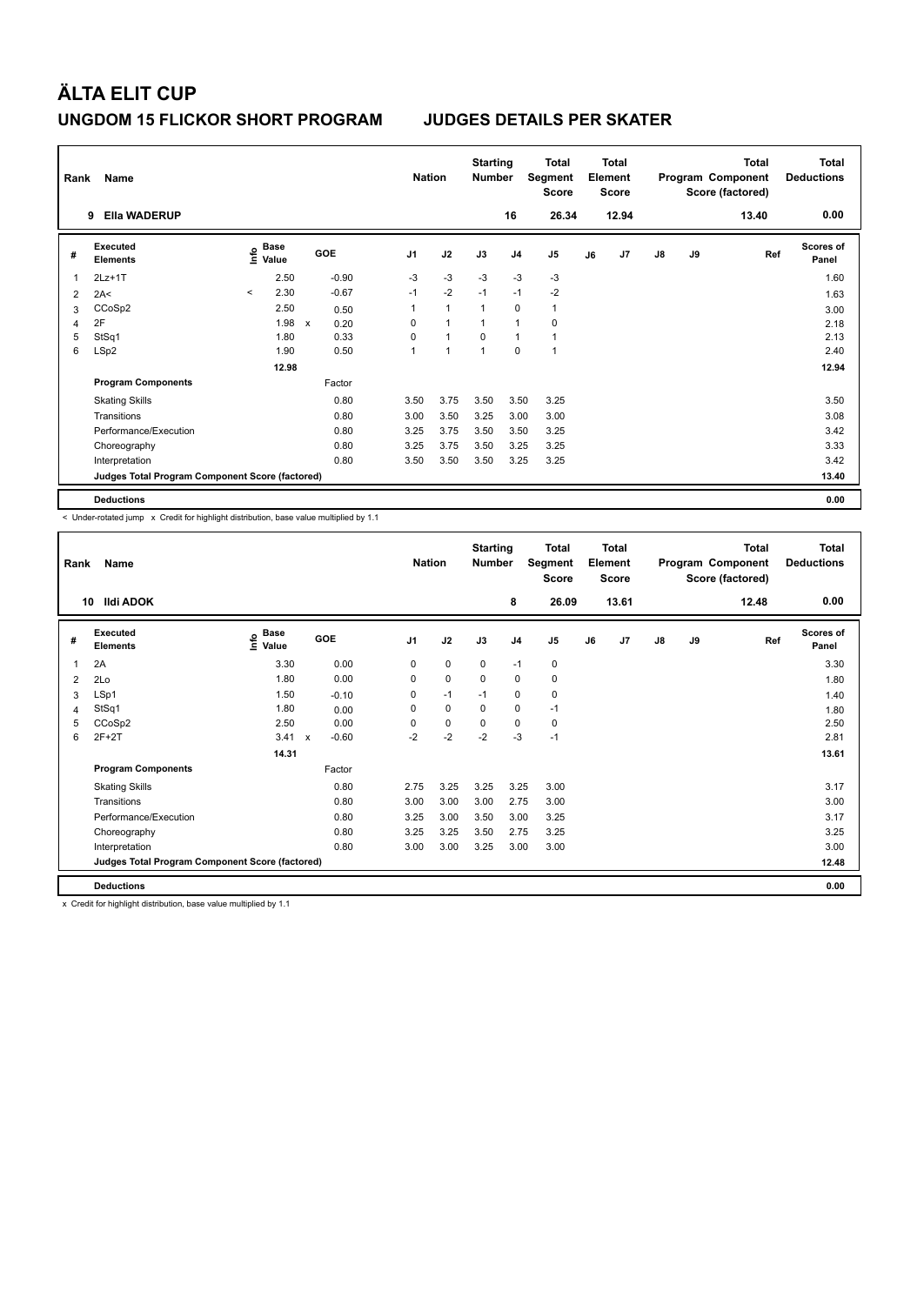|   | Name<br>Rank<br><b>Kerstin GLANTZ</b><br>11     |                         |                      |              |            | <b>Nation</b>  |             | <b>Starting</b><br><b>Number</b> |                | <b>Total</b><br>Segment<br><b>Score</b> |    | <b>Total</b><br>Element<br><b>Score</b> |               |    | <b>Total</b><br>Program Component<br>Score (factored) | Total<br><b>Deductions</b> |
|---|-------------------------------------------------|-------------------------|----------------------|--------------|------------|----------------|-------------|----------------------------------|----------------|-----------------------------------------|----|-----------------------------------------|---------------|----|-------------------------------------------------------|----------------------------|
|   |                                                 |                         |                      |              |            |                |             |                                  | 21             | 26.05                                   |    | 13.33                                   |               |    | 12.72                                                 | 0.00                       |
| # | Executed<br><b>Elements</b>                     | $\mathsf{f}^\mathsf{o}$ | <b>Base</b><br>Value |              | <b>GOE</b> | J <sub>1</sub> | J2          | J3                               | J <sub>4</sub> | J <sub>5</sub>                          | J6 | J7                                      | $\mathsf{J}8$ | J9 | Ref                                                   | Scores of<br>Panel         |
|   | CCoSp3                                          |                         | 3.00                 |              | 0.00       | $-1$           | $\mathbf 0$ | $\Omega$                         | $\Omega$       | $\mathbf 0$                             |    |                                         |               |    |                                                       | 3.00                       |
| 2 | StSq2                                           |                         | 2.60                 |              | 0.00       | $-1$           | $\mathbf 0$ | $\Omega$                         | 0              | $\mathbf{1}$                            |    |                                         |               |    |                                                       | 2.60                       |
| 3 | 2A<<                                            | <<                      | 1.21                 | $\mathbf{x}$ | $-0.60$    | $-3$           | $-3$        | $-3$                             | $-3$           | $-3$                                    |    |                                         |               |    |                                                       | 0.61                       |
| 4 | $2F+2T$                                         |                         | 3.41                 | $\mathsf{x}$ | 0.00       | $\mathbf 0$    | $\mathbf 0$ | $\Omega$                         | 0              | $\overline{1}$                          |    |                                         |               |    |                                                       | 3.41                       |
| 5 | 2Lz                                             | e                       | 2.31                 | $\mathsf{x}$ | $-0.50$    | $-2$           | $-1$        | $-2$                             | $-2$           | $\overline{1}$                          |    |                                         |               |    |                                                       | 1.81                       |
| 6 | LSp2                                            |                         | 1.90                 |              | 0.00       | $\mathbf 0$    | $\mathbf 0$ | $\mathbf{1}$                     | $-1$           | $\mathbf 0$                             |    |                                         |               |    |                                                       | 1.90                       |
|   |                                                 |                         | 14.43                |              |            |                |             |                                  |                |                                         |    |                                         |               |    |                                                       | 13.33                      |
|   | <b>Program Components</b>                       |                         |                      |              | Factor     |                |             |                                  |                |                                         |    |                                         |               |    |                                                       |                            |
|   | <b>Skating Skills</b>                           |                         |                      |              | 0.80       | 3.00           | 3.50        | 3.50                             | 3.00           | 3.25                                    |    |                                         |               |    |                                                       | 3.25                       |
|   | Transitions                                     |                         |                      |              | 0.80       | 2.25           | 3.50        | 3.25                             | 2.50           | 3.25                                    |    |                                         |               |    |                                                       | 3.00                       |
|   | Performance/Execution                           |                         |                      |              | 0.80       | 3.00           | 3.50        | 3.50                             | 3.00           | 3.50                                    |    |                                         |               |    |                                                       | 3.33                       |
|   | Choreography                                    |                         |                      |              | 0.80       | 3.00           | 3.25        | 3.25                             | 3.25           | 3.25                                    |    |                                         |               |    |                                                       | 3.25                       |
|   | Interpretation                                  |                         |                      |              | 0.80       | 2.25           | 3.00        | 3.25                             | 3.00           | 3.25                                    |    |                                         |               |    |                                                       | 3.08                       |
|   | Judges Total Program Component Score (factored) |                         |                      |              |            |                |             |                                  |                |                                         |    |                                         |               |    |                                                       | 12.72                      |
|   | <b>Deductions</b>                               |                         |                      |              |            |                |             |                                  |                |                                         |    |                                         |               |    |                                                       | 0.00                       |

<< Downgraded jump x Credit for highlight distribution, base value multiplied by 1.1 e Jump take off with wrong edge

| Rank | Name<br><b>Tilde FREIHOLTZ</b><br>12            |                                  |                                   | <b>Nation</b>  |              | <b>Starting</b><br><b>Number</b> | 10                       | <b>Total</b><br>Segment<br><b>Score</b><br>26.00 |    | <b>Total</b><br>Element<br><b>Score</b><br>13.34 |               |    | <b>Total</b><br>Program Component<br>Score (factored)<br>12.66 | <b>Total</b><br><b>Deductions</b><br>0.00 |
|------|-------------------------------------------------|----------------------------------|-----------------------------------|----------------|--------------|----------------------------------|--------------------------|--------------------------------------------------|----|--------------------------------------------------|---------------|----|----------------------------------------------------------------|-------------------------------------------|
| #    | Executed<br><b>Elements</b>                     | <b>Base</b><br>e Base<br>E Value | GOE                               | J <sub>1</sub> | J2           | J3                               | J <sub>4</sub>           | J5                                               | J6 | J <sub>7</sub>                                   | $\mathsf{J}8$ | J9 | Ref                                                            | Scores of<br>Panel                        |
| 1    | 2F                                              | 1.80                             | 0.30                              | $\overline{2}$ | $\mathbf{1}$ | $\mathbf{1}$                     | $\mathbf 0$              | $\mathbf{1}$                                     |    |                                                  |               |    |                                                                | 2.10                                      |
| 2    | StSq2                                           | 2.60                             | 0.00                              | 0              | $\mathbf 0$  | 0                                | $\mathbf 0$              | $-1$                                             |    |                                                  |               |    |                                                                | 2.60                                      |
| 3    | LSp1                                            | 1.50                             | $-0.10$                           | 0              | $\mathbf 0$  | $\mathbf 0$                      | $-1$                     | $-1$                                             |    |                                                  |               |    |                                                                | 1.40                                      |
| 4    | $2Lz+2T$                                        | 3.74                             | $\mathsf{x}$<br>0.00              | 0              | $\mathbf 0$  | $\mathbf{1}$                     | $\mathbf 0$              | $\mathbf 0$                                      |    |                                                  |               |    |                                                                | 3.74                                      |
| 5    | A                                               | 0.00                             | 0.00<br>$\boldsymbol{\mathsf{x}}$ |                | ٠            |                                  | $\overline{\phantom{a}}$ | $\overline{\phantom{a}}$                         |    |                                                  |               |    |                                                                | 0.00                                      |
| 6    | CCoSp4                                          | 3.50                             | 0.00                              | 1              | $\pmb{0}$    | $\mathbf 0$                      | $\pmb{0}$                | $\pmb{0}$                                        |    |                                                  |               |    |                                                                | 3.50                                      |
|      |                                                 | 13.14                            |                                   |                |              |                                  |                          |                                                  |    |                                                  |               |    |                                                                | 13.34                                     |
|      | <b>Program Components</b>                       |                                  | Factor                            |                |              |                                  |                          |                                                  |    |                                                  |               |    |                                                                |                                           |
|      | <b>Skating Skills</b>                           |                                  | 0.80                              | 4.00           | 3.75         | 3.50                             | 3.25                     | 2.75                                             |    |                                                  |               |    |                                                                | 3.50                                      |
|      | Transitions                                     |                                  | 0.80                              | 3.25           | 3.50         | 3.00                             | 3.00                     | 2.50                                             |    |                                                  |               |    |                                                                | 3.08                                      |
|      | Performance/Execution                           |                                  | 0.80                              | 3.00           | 3.50         | 3.25                             | 3.50                     | 2.75                                             |    |                                                  |               |    |                                                                | 3.25                                      |
|      | Choreography                                    |                                  | 0.80                              | 3.00           | 3.25         | 3.25                             | 3.25                     | 2.75                                             |    |                                                  |               |    |                                                                | 3.17                                      |
|      | Interpretation                                  |                                  | 0.80                              | 2.50           | 3.00         | 3.25                             | 3.00                     | 2.50                                             |    |                                                  |               |    |                                                                | 2.83                                      |
|      | Judges Total Program Component Score (factored) |                                  |                                   |                |              |                                  |                          |                                                  |    |                                                  |               |    |                                                                | 12.66                                     |
|      | <b>Deductions</b>                               |                                  |                                   |                |              |                                  |                          |                                                  |    |                                                  |               |    |                                                                | 0.00                                      |

x Credit for highlight distribution, base value multiplied by 1.1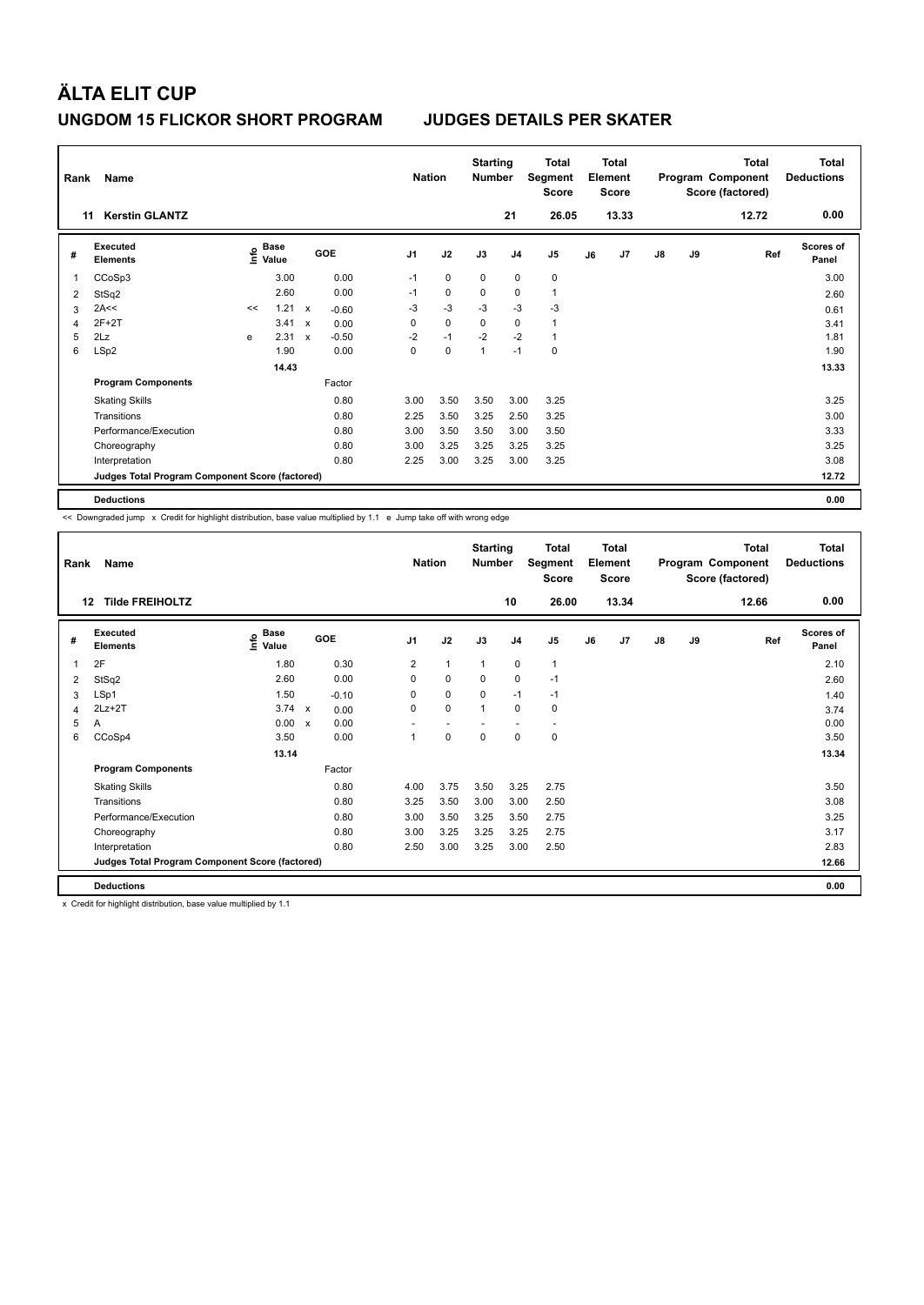| Rank | Name<br><b>Nikki ANDERSSON</b><br>13            |                       |       |                                   |                | <b>Nation</b>  | <b>Starting</b><br>Number |                | <b>Total</b><br>Segment<br><b>Score</b> |    | <b>Total</b><br>Element<br><b>Score</b> |               |    | <b>Total</b><br>Program Component<br>Score (factored) | <b>Total</b><br><b>Deductions</b> |
|------|-------------------------------------------------|-----------------------|-------|-----------------------------------|----------------|----------------|---------------------------|----------------|-----------------------------------------|----|-----------------------------------------|---------------|----|-------------------------------------------------------|-----------------------------------|
|      |                                                 |                       |       |                                   |                |                |                           | 22             | 25.93                                   |    | 12.85                                   |               |    | 13.08                                                 | 0.00                              |
| #    | Executed<br><b>Elements</b>                     | Base<br>lnfo<br>Value |       | GOE                               | J <sub>1</sub> | J2             | J3                        | J <sub>4</sub> | J5                                      | J6 | J7                                      | $\mathsf{J}8$ | J9 | Ref                                                   | <b>Scores of</b><br>Panel         |
| 1    | $2Lo+2Lo$                                       |                       | 3.60  | $-0.60$                           | $-2$           | $-2$           | $-2$                      | $-3$           | $-2$                                    |    |                                         |               |    |                                                       | 3.00                              |
| 2    | 2A<<                                            | <<                    | 1.10  | $-0.60$                           | $-3$           | $-3$           | $-3$                      | $-3$           | $-3$                                    |    |                                         |               |    |                                                       | 0.50                              |
| 3    | StSq2                                           |                       | 2.60  | 0.17                              | 0              | $\mathbf 0$    | $\mathbf{1}$              | $\mathbf 0$    | $\mathbf{1}$                            |    |                                         |               |    |                                                       | 2.77                              |
| 4    | <b>LSpB</b>                                     |                       | 1.20  | $-0.30$                           | 0              | $-1$           | $-1$                      | $-1$           | $-1$                                    |    |                                         |               |    |                                                       | 0.90                              |
| 5    | 2F                                              |                       | 1.98  | 0.20<br>$\boldsymbol{\mathsf{x}}$ | 0              | $\mathbf 0$    | $\overline{1}$            | $\mathbf{1}$   | 1                                       |    |                                         |               |    |                                                       | 2.18                              |
| 6    | CCoSp4                                          |                       | 3.50  | 0.00                              | $-1$           | $\overline{1}$ | $\mathbf 0$               | $\mathbf 0$    | $\mathbf 0$                             |    |                                         |               |    |                                                       | 3.50                              |
|      |                                                 |                       | 13.98 |                                   |                |                |                           |                |                                         |    |                                         |               |    |                                                       | 12.85                             |
|      | <b>Program Components</b>                       |                       |       | Factor                            |                |                |                           |                |                                         |    |                                         |               |    |                                                       |                                   |
|      | <b>Skating Skills</b>                           |                       |       | 0.80                              | 2.50           | 3.75           | 3.50                      | 3.50           | 3.00                                    |    |                                         |               |    |                                                       | 3.33                              |
|      | Transitions                                     |                       |       | 0.80                              | 2.25           | 3.50           | 3.00                      | 3.00           | 2.75                                    |    |                                         |               |    |                                                       | 2.92                              |
|      | Performance/Execution                           |                       |       | 0.80                              | 2.50           | 3.75           | 3.50                      | 3.50           | 3.25                                    |    |                                         |               |    |                                                       | 3.42                              |
|      | Choreography                                    |                       |       | 0.80                              | 2.50           | 3.75           | 3.25                      | 3.25           | 3.25                                    |    |                                         |               |    |                                                       | 3.25                              |
|      | Interpretation                                  |                       |       | 0.80                              | 2.25           | 4.00           | 3.50                      | 3.50           | 3.25                                    |    |                                         |               |    |                                                       | 3.42                              |
|      | Judges Total Program Component Score (factored) |                       |       |                                   |                |                |                           |                |                                         |    |                                         |               |    |                                                       | 13.08                             |
|      | <b>Deductions</b>                               |                       |       |                                   |                |                |                           |                |                                         |    |                                         |               |    |                                                       | 0.00                              |

<< Downgraded jump x Credit for highlight distribution, base value multiplied by 1.1

| Rank | Name                                            |                       |       |            | <b>Nation</b>  |              | <b>Starting</b><br><b>Number</b> |                | Total<br>Segment<br><b>Score</b> |    | <b>Total</b><br>Element<br><b>Score</b> |               |    | <b>Total</b><br>Program Component<br>Score (factored) | <b>Total</b><br><b>Deductions</b> |
|------|-------------------------------------------------|-----------------------|-------|------------|----------------|--------------|----------------------------------|----------------|----------------------------------|----|-----------------------------------------|---------------|----|-------------------------------------------------------|-----------------------------------|
| 14   | <b>Frida SANDGREN</b>                           |                       |       |            |                |              |                                  | 5              | 25.83                            |    | 13.43                                   |               |    | 12.40                                                 | 0.00                              |
| #    | Executed<br><b>Elements</b>                     | $\sum_{i=1}^{6}$ Pase |       | <b>GOE</b> | J <sub>1</sub> | J2           | J3                               | J <sub>4</sub> | J5                               | J6 | J7                                      | $\mathsf{J}8$ | J9 | Ref                                                   | <b>Scores of</b><br>Panel         |
| 1    | $2Lz+2T$                                        |                       | 3.40  | 0.00       | $-1$           | 0            | 0                                | 0              | 0                                |    |                                         |               |    |                                                       | 3.40                              |
| 2    | 2F                                              |                       | 1.80  | 0.10       | 0              | 0            | 1                                | 0              | 1                                |    |                                         |               |    |                                                       | 1.90                              |
| 3    | 2A<<                                            | <<                    | 1.10  | $-0.60$    | $-3$           | $-3$         | $-3$                             | $-3$           | $-3$                             |    |                                         |               |    |                                                       | 0.50                              |
| 4    | CCoSp4                                          |                       | 3.50  | 0.33       |                | $\mathbf{1}$ | 0                                | $\mathbf 0$    | 1                                |    |                                         |               |    |                                                       | 3.83                              |
| 5    | StSq2                                           |                       | 2.60  | 0.00       |                | $\mathbf 0$  | $\Omega$                         | $\Omega$       | 0                                |    |                                         |               |    |                                                       | 2.60                              |
| 6    | LSp1                                            |                       | 1.50  | $-0.30$    | $-2$           | $-1$         | $-1$                             | $-1$           | $-1$                             |    |                                         |               |    |                                                       | 1.20                              |
|      |                                                 |                       | 13.90 |            |                |              |                                  |                |                                  |    |                                         |               |    |                                                       | 13.43                             |
|      | <b>Program Components</b>                       |                       |       | Factor     |                |              |                                  |                |                                  |    |                                         |               |    |                                                       |                                   |
|      | <b>Skating Skills</b>                           |                       |       | 0.80       | 2.75           | 3.50         | 3.50                             | 3.25           | 3.00                             |    |                                         |               |    |                                                       | 3.25                              |
|      | Transitions                                     |                       |       | 0.80       | 2.00           | 3.00         | 3.00                             | 2.75           | 2.75                             |    |                                         |               |    |                                                       | 2.83                              |
|      | Performance/Execution                           |                       |       | 0.80       | 2.75           | 3.25         | 3.50                             | 3.00           | 3.25                             |    |                                         |               |    |                                                       | 3.17                              |
|      | Choreography                                    |                       |       | 0.80       | 3.00           | 3.50         | 3.25                             | 3.25           | 3.00                             |    |                                         |               |    |                                                       | 3.17                              |
|      | Interpretation                                  |                       |       | 0.80       | 3.00           | 3.25         | 3.50                             | 3.00           | 3.00                             |    |                                         |               |    |                                                       | 3.08                              |
|      | Judges Total Program Component Score (factored) |                       |       |            |                |              |                                  |                |                                  |    |                                         |               |    |                                                       | 12.40                             |
|      | <b>Deductions</b>                               |                       |       |            |                |              |                                  |                |                                  |    |                                         |               |    |                                                       | 0.00                              |

<< Downgraded jump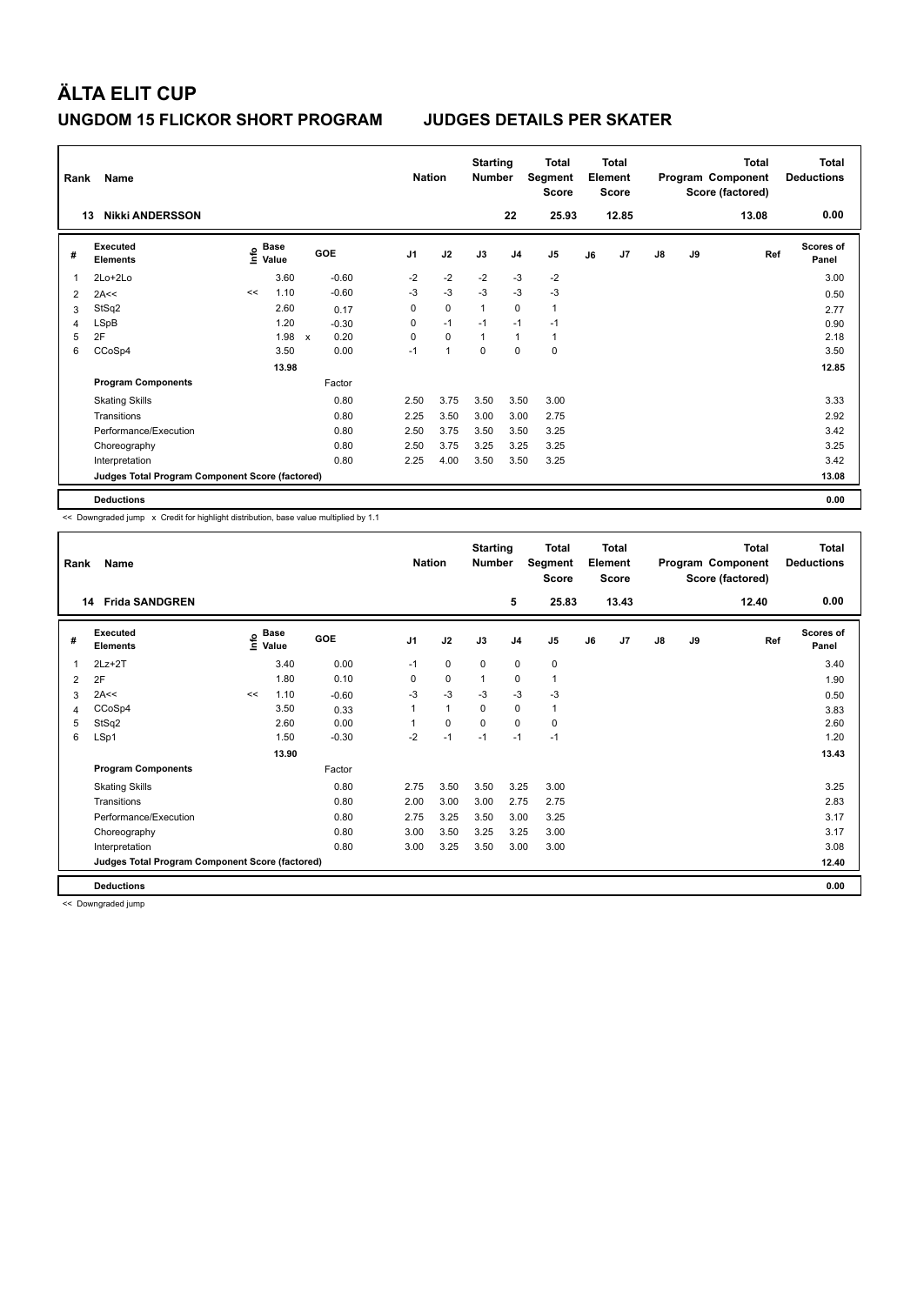| Rank | Name                                            |      |                      |              |            |                | <b>Nation</b> | <b>Starting</b><br><b>Number</b> |          | <b>Total</b><br>Segment<br><b>Score</b> |    | <b>Total</b><br>Element<br><b>Score</b> |               |    | <b>Total</b><br>Program Component<br>Score (factored) | Total<br><b>Deductions</b> |
|------|-------------------------------------------------|------|----------------------|--------------|------------|----------------|---------------|----------------------------------|----------|-----------------------------------------|----|-----------------------------------------|---------------|----|-------------------------------------------------------|----------------------------|
|      | Magda HÅKANSSON-JEMT<br>15                      |      |                      |              |            |                |               |                                  | 14       | 25.41                                   |    | 12.79                                   |               |    | 12.62                                                 | 0.00                       |
| #    | Executed<br><b>Elements</b>                     | ١nfo | <b>Base</b><br>Value |              | <b>GOE</b> | J <sub>1</sub> | J2            | J3                               | J4       | J5                                      | J6 | J7                                      | $\mathsf{J}8$ | J9 | Ref                                                   | <b>Scores of</b><br>Panel  |
|      | $2F+2T$                                         |      | 3.10                 |              | 0.00       | 0              | $\mathbf{1}$  | $\mathbf{0}$                     | $-1$     | $\mathbf 0$                             |    |                                         |               |    |                                                       | 3.10                       |
| 2    | CCoSp3                                          |      | 3.00                 |              | 0.17       | $\mathbf{1}$   | $\mathbf{1}$  | $-1$                             | $\Omega$ | $\mathbf 0$                             |    |                                         |               |    |                                                       | 3.17                       |
| 3    | StSq2                                           |      | 2.60                 |              | $-0.10$    |                | $\mathbf 0$   | $-1$                             | 0        | $-1$                                    |    |                                         |               |    |                                                       | 2.50                       |
|      | 2A<<                                            | <<   | 1.21                 | $\mathbf{x}$ | $-0.60$    | $-3$           | $-3$          | $-3$                             | $-3$     | $-2$                                    |    |                                         |               |    |                                                       | 0.61                       |
| 5    | 2Lz                                             | e    | 2.31                 | $\mathsf{x}$ | $-0.40$    | $-1$           | $-1$          | $-2$                             | $-1$     | $-2$                                    |    |                                         |               |    |                                                       | 1.91                       |
| 6    | LSp1                                            |      | 1.50                 |              | 0.00       | $\mathbf{1}$   | $\mathbf 0$   | $\Omega$                         | $\Omega$ | $\mathbf 0$                             |    |                                         |               |    |                                                       | 1.50                       |
|      |                                                 |      | 13.72                |              |            |                |               |                                  |          |                                         |    |                                         |               |    |                                                       | 12.79                      |
|      | <b>Program Components</b>                       |      |                      |              | Factor     |                |               |                                  |          |                                         |    |                                         |               |    |                                                       |                            |
|      | <b>Skating Skills</b>                           |      |                      |              | 0.80       | 3.75           | 3.25          | 3.50                             | 3.50     | 3.00                                    |    |                                         |               |    |                                                       | 3.42                       |
|      | Transitions                                     |      |                      |              | 0.80       | 3.25           | 3.00          | 3.00                             | 3.00     | 2.75                                    |    |                                         |               |    |                                                       | 3.00                       |
|      | Performance/Execution                           |      |                      |              | 0.80       | 3.50           | 2.75          | 3.25                             | 3.25     | 3.00                                    |    |                                         |               |    |                                                       | 3.17                       |
|      | Choreography                                    |      |                      |              | 0.80       | 4.25           | 3.00          | 3.25                             | 3.25     | 3.25                                    |    |                                         |               |    |                                                       | 3.25                       |
|      | Interpretation                                  |      |                      |              | 0.80       | 3.75           | 2.75          | 3.00                             | 3.00     | 2.75                                    |    |                                         |               |    |                                                       | 2.92                       |
|      | Judges Total Program Component Score (factored) |      |                      |              |            |                |               |                                  |          |                                         |    |                                         |               |    |                                                       | 12.62                      |
|      | <b>Deductions</b>                               |      |                      |              |            |                |               |                                  |          |                                         |    |                                         |               |    |                                                       | 0.00                       |

<< Downgraded jump x Credit for highlight distribution, base value multiplied by 1.1 e Jump take off with wrong edge

| Rank | Name<br><b>Amanda SABEL</b>                     |         |                      |                         | <b>Nation</b>  |             | <b>Starting</b><br><b>Number</b> |                | Total<br>Segment<br><b>Score</b> |    | <b>Total</b><br>Element<br><b>Score</b> |               |           | <b>Total</b><br>Program Component<br>Score (factored) | <b>Total</b><br><b>Deductions</b><br>0.00 |
|------|-------------------------------------------------|---------|----------------------|-------------------------|----------------|-------------|----------------------------------|----------------|----------------------------------|----|-----------------------------------------|---------------|-----------|-------------------------------------------------------|-------------------------------------------|
| 16   |                                                 |         |                      |                         |                |             |                                  | 1              | 25.23                            |    | 13.23                                   |               |           | 12.00                                                 |                                           |
| #    | Executed<br><b>Elements</b>                     | ١m      | <b>Base</b><br>Value | GOE                     | J <sub>1</sub> | J2          | J3                               | J <sub>4</sub> | J5                               | J6 | J7                                      | $\mathsf{J}8$ | <b>J9</b> | Ref                                                   | <b>Scores of</b><br>Panel                 |
|      | $2Lo+2Lo$                                       |         | 3.60                 | 0.00                    | 0              | $\mathbf 0$ | $\mathbf 0$                      | $\pmb{0}$      | $\mathbf 0$                      |    |                                         |               |           |                                                       | 3.60                                      |
| 2    | 2A<<                                            | <<      | 1.10                 | $-0.60$                 | -3             | $-3$        | $-3$                             | $-3$           | $-3$                             |    |                                         |               |           |                                                       | 0.50                                      |
| 3    | LSp2                                            |         | 1.90                 | 0.33                    | $\overline{2}$ | $\mathbf 0$ | $\mathbf{1}$                     | $\mathbf 0$    | 1                                |    |                                         |               |           |                                                       | 2.23                                      |
| 4    | StSq2                                           |         | 2.60                 | 0.17                    |                | $-1$        | $\mathbf{1}$                     | $\mathbf 0$    | $\mathbf 0$                      |    |                                         |               |           |                                                       | 2.77                                      |
| 5    | 2F<                                             | $\prec$ | 1.43                 | $-0.30$<br>$\mathbf{x}$ | 0              | $-1$        | $-1$                             | $-1$           | $-2$                             |    |                                         |               |           |                                                       | 1.13                                      |
| 6    | CCoSp3                                          |         | 3.00                 | 0.00                    | 0              | $\mathbf 0$ | 0                                | $\mathbf 0$    | $\mathbf 0$                      |    |                                         |               |           |                                                       | 3.00                                      |
|      |                                                 |         | 13.63                |                         |                |             |                                  |                |                                  |    |                                         |               |           |                                                       | 13.23                                     |
|      | <b>Program Components</b>                       |         |                      | Factor                  |                |             |                                  |                |                                  |    |                                         |               |           |                                                       |                                           |
|      | <b>Skating Skills</b>                           |         |                      | 0.80                    | 3.25           | 2.75        | 3.50                             | 3.00           | 3.00                             |    |                                         |               |           |                                                       | 3.08                                      |
|      | Transitions                                     |         |                      | 0.80                    | 3.00           | 3.00        | 3.25                             | 2.75           | 2.75                             |    |                                         |               |           |                                                       | 2.92                                      |
|      | Performance/Execution                           |         |                      | 0.80                    | 3.00           | 2.50        | 3.50                             | 3.25           | 3.00                             |    |                                         |               |           |                                                       | 3.08                                      |
|      | Choreography                                    |         |                      | 0.80                    | 2.75           | 2.75        | 3.50                             | 3.00           | 3.25                             |    |                                         |               |           |                                                       | 3.00                                      |
|      | Interpretation                                  |         |                      | 0.80                    | 2.75           | 2.75        | 3.25                             | 3.00           | 3.00                             |    |                                         |               |           |                                                       | 2.92                                      |
|      | Judges Total Program Component Score (factored) |         |                      |                         |                |             |                                  |                |                                  |    |                                         |               |           |                                                       | 12.00                                     |
|      | <b>Deductions</b>                               |         |                      |                         |                |             |                                  |                |                                  |    |                                         |               |           |                                                       | 0.00                                      |

< Under-rotated jump << Downgraded jump x Credit for highlight distribution, base value multiplied by 1.1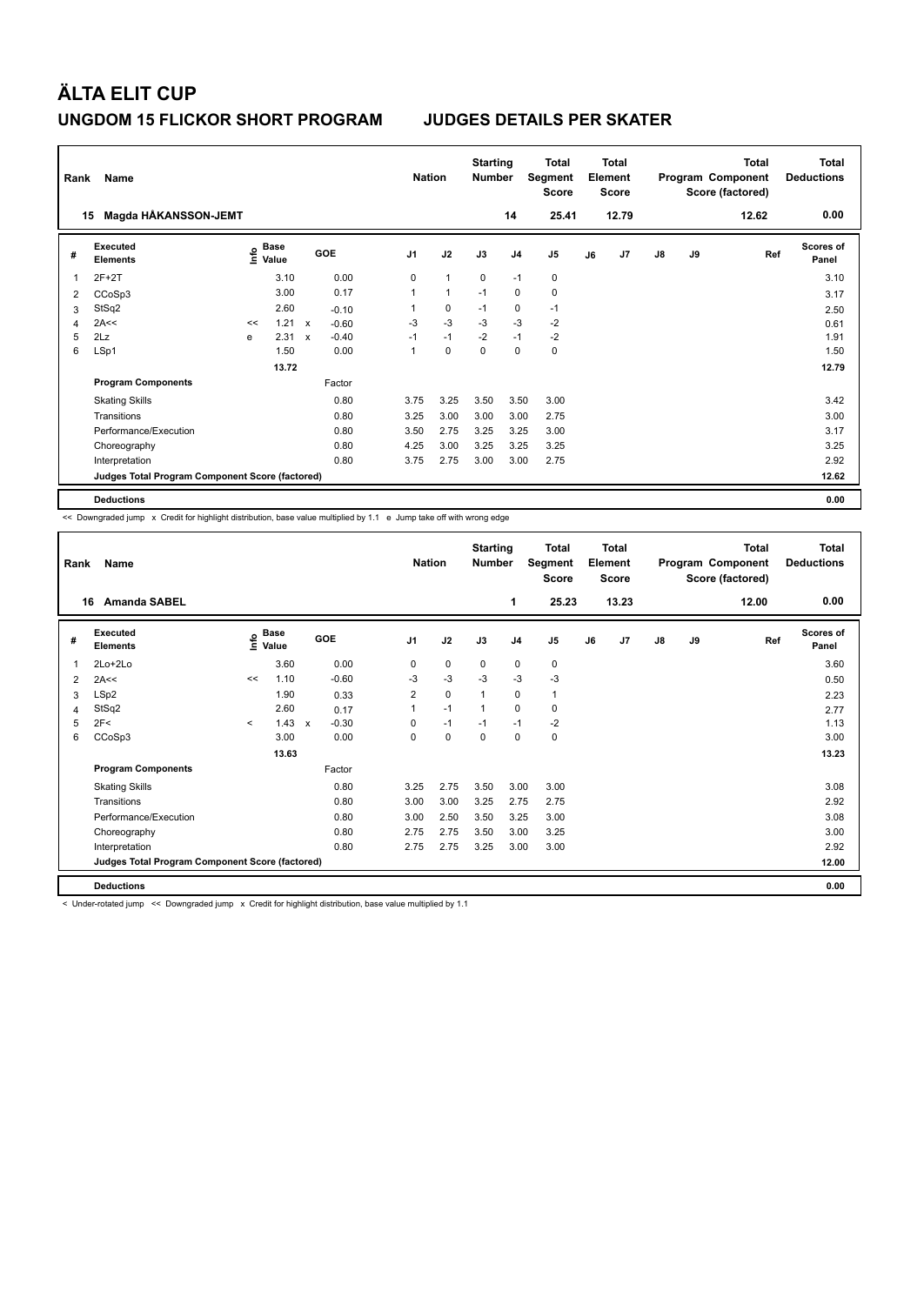| Rank | Name                                            |      |               |                           |         |                | <b>Nation</b> | <b>Starting</b><br><b>Number</b> |                | Total<br>Segment<br><b>Score</b> |    | <b>Total</b><br>Element<br><b>Score</b> |               |    | <b>Total</b><br>Program Component<br>Score (factored) | Total<br><b>Deductions</b> |
|------|-------------------------------------------------|------|---------------|---------------------------|---------|----------------|---------------|----------------------------------|----------------|----------------------------------|----|-----------------------------------------|---------------|----|-------------------------------------------------------|----------------------------|
|      | Rebecka JOHANSSON<br>17                         |      |               |                           |         |                |               |                                  | 7              | 24.92                            |    | 12.78                                   |               |    | 12.14                                                 | 0.00                       |
| #    | Executed<br><b>Elements</b>                     | lnfo | Base<br>Value |                           | GOE     | J <sub>1</sub> | J2            | J3                               | J <sub>4</sub> | J5                               | J6 | J7                                      | $\mathsf{J}8$ | J9 | Ref                                                   | <b>Scores of</b><br>Panel  |
| 1    | $2Lz+2T$                                        |      | 3.40          |                           | $-0.20$ | $-2$           | $-1$          | 0                                | $-1$           | 0                                |    |                                         |               |    |                                                       | 3.20                       |
| 2    | 2A<<                                            | <<   | 1.10          |                           | $-0.60$ | $-3$           | $-3$          | $-3$                             | $-3$           | $-3$                             |    |                                         |               |    |                                                       | 0.50                       |
| 3    | CCoSp3                                          |      | 3.00          |                           | 0.00    | 0              | 0             | 0                                | 0              | 0                                |    |                                         |               |    |                                                       | 3.00                       |
| 4    | 2F                                              |      | 1.98          | $\boldsymbol{\mathsf{x}}$ | 0.00    | $-1$           | $\Omega$      | $\Omega$                         | 0              | 1                                |    |                                         |               |    |                                                       | 1.98                       |
| 5    | StSq2                                           |      | 2.60          |                           | 0.00    | $-1$           | $\mathbf 0$   | $\Omega$                         | $\mathbf 0$    | $\mathbf 0$                      |    |                                         |               |    |                                                       | 2.60                       |
| 6    | LSp1                                            |      | 1.50          |                           | 0.00    | 0              | $\mathbf 0$   | 0                                | 0              | $\mathbf 0$                      |    |                                         |               |    |                                                       | 1.50                       |
|      |                                                 |      | 13.58         |                           |         |                |               |                                  |                |                                  |    |                                         |               |    |                                                       | 12.78                      |
|      | <b>Program Components</b>                       |      |               |                           | Factor  |                |               |                                  |                |                                  |    |                                         |               |    |                                                       |                            |
|      | <b>Skating Skills</b>                           |      |               |                           | 0.80    | 2.25           | 3.50          | 3.25                             | 3.00           | 2.75                             |    |                                         |               |    |                                                       | 3.00                       |
|      | Transitions                                     |      |               |                           | 0.80    | 2.25           | 3.50          | 3.00                             | 2.50           | 2.75                             |    |                                         |               |    |                                                       | 2.75                       |
|      | Performance/Execution                           |      |               |                           | 0.80    | 2.75           | 3.25          | 3.50                             | 3.25           | 3.00                             |    |                                         |               |    |                                                       | 3.17                       |
|      | Choreography                                    |      |               |                           | 0.80    | 3.00           | 3.25          | 3.25                             | 3.00           | 3.25                             |    |                                         |               |    |                                                       | 3.17                       |
|      | Interpretation                                  |      |               |                           | 0.80    | 2.00           | 3.25          | 3.25                             | 3.00           | 3.00                             |    |                                         |               |    |                                                       | 3.08                       |
|      | Judges Total Program Component Score (factored) |      |               |                           |         |                |               |                                  |                |                                  |    |                                         |               |    |                                                       | 12.14                      |
|      | <b>Deductions</b>                               |      |               |                           |         |                |               |                                  |                |                                  |    |                                         |               |    |                                                       | 0.00                       |

<< Downgraded jump x Credit for highlight distribution, base value multiplied by 1.1

| Rank<br>18 | Name<br><b>Danielle KRISTENSSON</b>             |                |                      |              |         | <b>Nation</b>  |             | <b>Starting</b><br><b>Number</b> | $\mathbf{2}$   | Total<br>Segment<br><b>Score</b><br>24.87 |    | <b>Total</b><br>Element<br><b>Score</b><br>15.27 |               |    | <b>Total</b><br>Program Component<br>Score (factored)<br>11.60 | <b>Total</b><br><b>Deductions</b><br>2.00 |
|------------|-------------------------------------------------|----------------|----------------------|--------------|---------|----------------|-------------|----------------------------------|----------------|-------------------------------------------|----|--------------------------------------------------|---------------|----|----------------------------------------------------------------|-------------------------------------------|
|            |                                                 |                |                      |              |         |                |             |                                  |                |                                           |    |                                                  |               |    |                                                                |                                           |
| #          | Executed<br><b>Elements</b>                     | $\bullet$<br>Έ | <b>Base</b><br>Value | GOE          |         | J <sub>1</sub> | J2          | J3                               | J <sub>4</sub> | J <sub>5</sub>                            | J6 | J7                                               | $\mathsf{J}8$ | J9 | Ref                                                            | <b>Scores of</b><br>Panel                 |
| 1          | 2A<                                             | $\prec$        | 2.30                 |              | $-1.50$ | $-3$           | $-3$        | $-3$                             | $-3$           | $-3$                                      |    |                                                  |               |    |                                                                | 0.80                                      |
| 2          | StSq2                                           |                | 2.60                 |              | 0.00    | 0              | $\mathbf 0$ | 0                                | $\mathbf{1}$   | 0                                         |    |                                                  |               |    |                                                                | 2.60                                      |
| 3          | $2Lo+2Lo$                                       |                | 3.96                 | $\mathsf{x}$ | 0.00    | 0              | 0           | 0                                | 0              | 1                                         |    |                                                  |               |    |                                                                | 3.96                                      |
| 4          | CCoSp4                                          |                | 3.50                 |              | 0.00    |                | $\mathbf 0$ | 0                                | $\mathbf 0$    | 0                                         |    |                                                  |               |    |                                                                | 3.50                                      |
| 5          | 2Lz                                             |                | 2.31 x               |              | 0.20    |                | $\mathbf 0$ | $\Omega$                         | 1              | 1                                         |    |                                                  |               |    |                                                                | 2.51                                      |
| 6          | LSp2                                            |                | 1.90                 |              | 0.00    | 0              | $-1$        | 1                                | 0              | 0                                         |    |                                                  |               |    |                                                                | 1.90                                      |
|            |                                                 |                | 16.57                |              |         |                |             |                                  |                |                                           |    |                                                  |               |    |                                                                | 15.27                                     |
|            | <b>Program Components</b>                       |                |                      |              | Factor  |                |             |                                  |                |                                           |    |                                                  |               |    |                                                                |                                           |
|            | <b>Skating Skills</b>                           |                |                      |              | 0.80    | 3.25           | 3.00        | 3.25                             | 3.50           | 2.75                                      |    |                                                  |               |    |                                                                | 3.17                                      |
|            | Transitions                                     |                |                      |              | 0.80    | 2.75           | 3.00        | 3.00                             | 3.00           | 2.75                                      |    |                                                  |               |    |                                                                | 2.92                                      |
|            | Performance/Execution                           |                |                      |              | 0.80    | 2.00           | 2.50        | 3.25                             | 3.50           | 2.75                                      |    |                                                  |               |    |                                                                | 2.83                                      |
|            | Choreography                                    |                |                      |              | 0.80    | 2.50           | 2.75        | 3.00                             | 3.25           | 2.75                                      |    |                                                  |               |    |                                                                | 2.83                                      |
|            | Interpretation                                  |                |                      |              | 0.80    | 2.00           | 2.75        | 3.00                             | 3.00           | 2.50                                      |    |                                                  |               |    |                                                                | 2.75                                      |
|            | Judges Total Program Component Score (factored) |                |                      |              |         |                |             |                                  |                |                                           |    |                                                  |               |    |                                                                | 11.60                                     |
|            | <b>Deductions</b>                               |                |                      | Falls:       | $-1.00$ |                |             | Interruption in excess:          |                | $-1.00$                                   |    |                                                  |               |    |                                                                | $-2.00$                                   |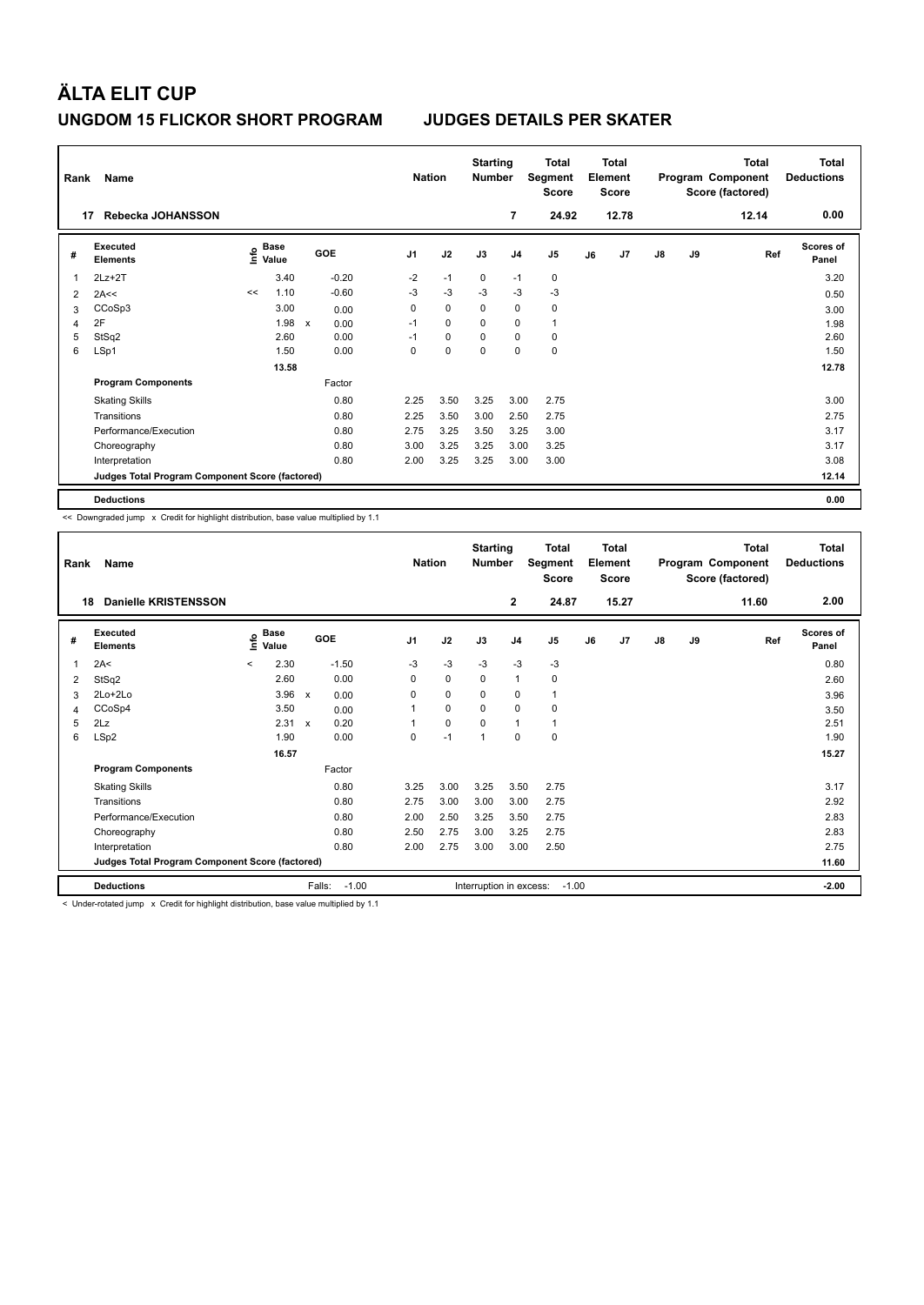| Rank | Name                                            |      |                      |         | <b>Nation</b>  |             | <b>Starting</b><br><b>Number</b> |                | Total<br>Segment<br><b>Score</b> |    | <b>Total</b><br>Element<br><b>Score</b> |               |    | <b>Total</b><br>Program Component<br>Score (factored) | <b>Total</b><br><b>Deductions</b> |
|------|-------------------------------------------------|------|----------------------|---------|----------------|-------------|----------------------------------|----------------|----------------------------------|----|-----------------------------------------|---------------|----|-------------------------------------------------------|-----------------------------------|
|      | Maria STAXÄNG<br>19                             |      |                      |         |                |             |                                  | 11             | 24.76                            |    | 12.50                                   |               |    | 12.26                                                 | 0.00                              |
| #    | Executed<br><b>Elements</b>                     | lnfo | <b>Base</b><br>Value | GOE     | J <sub>1</sub> | J2          | J3                               | J <sub>4</sub> | J <sub>5</sub>                   | J6 | J7                                      | $\mathsf{J}8$ | J9 | Ref                                                   | <b>Scores of</b><br>Panel         |
| 1    | 2Lz                                             |      | 2.10                 | $-0.10$ | $-2$           | 0           | $-1$                             | 0              | 0                                |    |                                         |               |    |                                                       | 2.00                              |
| 2    | $2F+2T$                                         |      | 3.10                 | $-0.60$ | $-2$           | $-2$        | $-2$                             | $-3$           | $-2$                             |    |                                         |               |    |                                                       | 2.50                              |
| 3    | 2A<<                                            | <<   | 1.10                 | $-0.60$ | -3             | $-3$        | -3                               | -3             | $-3$                             |    |                                         |               |    |                                                       | 0.50                              |
| 4    | CCoSp3                                          |      | 3.00                 | 0.00    | 0              | $\mathbf 0$ | $\Omega$                         | 0              | 0                                |    |                                         |               |    |                                                       | 3.00                              |
| 5    | StSq2                                           |      | 2.60                 | 0.00    | $-1$           | $\mathbf 0$ | $\mathbf 0$                      | $\mathbf 0$    | $\mathbf 0$                      |    |                                         |               |    |                                                       | 2.60                              |
| 6    | LSp2                                            |      | 1.90                 | 0.00    | 0              | $\mathbf 0$ | $\mathbf 0$                      | $\mathbf 0$    | $\mathbf 0$                      |    |                                         |               |    |                                                       | 1.90                              |
|      |                                                 |      | 13.80                |         |                |             |                                  |                |                                  |    |                                         |               |    |                                                       | 12.50                             |
|      | <b>Program Components</b>                       |      |                      | Factor  |                |             |                                  |                |                                  |    |                                         |               |    |                                                       |                                   |
|      | <b>Skating Skills</b>                           |      |                      | 0.80    | 2.75           | 3.50        | 3.50                             | 3.25           | 2.75                             |    |                                         |               |    |                                                       | 3.17                              |
|      | Transitions                                     |      |                      | 0.80    | 2.50           | 3.50        | 3.00                             | 2.75           | 2.75                             |    |                                         |               |    |                                                       | 2.83                              |
|      | Performance/Execution                           |      |                      | 0.80    | 2.25           | 3.25        | 3.25                             | 3.00           | 3.00                             |    |                                         |               |    |                                                       | 3.08                              |
|      | Choreography                                    |      |                      | 0.80    | 2.25           | 3.25        | 3.50                             | 3.25           | 3.00                             |    |                                         |               |    |                                                       | 3.17                              |
|      | Interpretation                                  |      |                      | 0.80    | 2.25           | 3.25        | 3.50                             | 3.00           | 3.00                             |    |                                         |               |    |                                                       | 3.08                              |
|      | Judges Total Program Component Score (factored) |      |                      |         |                |             |                                  |                |                                  |    |                                         |               |    |                                                       | 12.26                             |
|      | <b>Deductions</b>                               |      |                      |         |                |             |                                  |                |                                  |    |                                         |               |    |                                                       | 0.00                              |

<< Downgraded jump

| Rank | Name                                                                                                                   |    |                            |              |         | <b>Nation</b>  |              | <b>Starting</b><br><b>Number</b> |                | <b>Total</b><br>Segment<br><b>Score</b> |    | <b>Total</b><br>Element<br><b>Score</b> |               |    | <b>Total</b><br>Program Component<br>Score (factored) | <b>Total</b><br><b>Deductions</b> |
|------|------------------------------------------------------------------------------------------------------------------------|----|----------------------------|--------------|---------|----------------|--------------|----------------------------------|----------------|-----------------------------------------|----|-----------------------------------------|---------------|----|-------------------------------------------------------|-----------------------------------|
| 20   | <b>Vilma NORDH</b>                                                                                                     |    |                            |              |         |                |              |                                  | 20             | 24.61                                   |    | 13.49                                   |               |    | 12.12                                                 | 1.00                              |
| #    | Executed<br><b>Elements</b>                                                                                            |    | e Base<br>E Value<br>Value |              | GOE     | J <sub>1</sub> | J2           | J3                               | J <sub>4</sub> | J <sub>5</sub>                          | J6 | J7                                      | $\mathsf{J}8$ | J9 | Ref                                                   | <b>Scores of</b><br>Panel         |
| 1    | $2Lz+2T$                                                                                                               |    | 3.40                       |              | 0.00    | $-1$           | 0            | 0                                | $\mathbf 0$    | 0                                       |    |                                         |               |    |                                                       | 3.40                              |
| 2    | StSq2                                                                                                                  |    | 2.60                       |              | 0.00    | $-1$           | $\mathbf{1}$ | 0                                | 0              | 0                                       |    |                                         |               |    |                                                       | 2.60                              |
| 3    | CCoSp3                                                                                                                 |    | 3.00                       |              | 0.00    | 0              | 0            | 0                                | 0              | 0                                       |    |                                         |               |    |                                                       | 3.00                              |
| 4    | 2F                                                                                                                     |    | 1.98 x                     |              | 0.00    | 0              | $\mathbf{1}$ | $\Omega$                         | $\mathbf 0$    | 0                                       |    |                                         |               |    |                                                       | 1.98                              |
| 5    | 2A<<                                                                                                                   | << | 1.21                       | $\mathsf{x}$ | $-0.60$ | $-3$           | $-3$         | $-3$                             | $-3$           | $-3$                                    |    |                                         |               |    |                                                       | 0.61                              |
| 6    | LSp2                                                                                                                   |    | 1.90                       |              | 0.00    | 1              | $-1$         | $\Omega$                         | 0              | 0                                       |    |                                         |               |    |                                                       | 1.90                              |
|      |                                                                                                                        |    | 14.09                      |              |         |                |              |                                  |                |                                         |    |                                         |               |    |                                                       | 13.49                             |
|      | <b>Program Components</b>                                                                                              |    |                            |              | Factor  |                |              |                                  |                |                                         |    |                                         |               |    |                                                       |                                   |
|      | <b>Skating Skills</b>                                                                                                  |    |                            |              | 0.80    | 2.75           | 3.75         | 3.25                             | 3.00           | 2.75                                    |    |                                         |               |    |                                                       | 3.00                              |
|      | Transitions                                                                                                            |    |                            |              | 0.80    | 2.50           | 3.50         | 3.00                             | 2.75           | 2.75                                    |    |                                         |               |    |                                                       | 2.83                              |
|      | Performance/Execution                                                                                                  |    |                            |              | 0.80    | 2.50           | 3.50         | 3.25                             | 3.00           | 3.00                                    |    |                                         |               |    |                                                       | 3.08                              |
|      | Choreography                                                                                                           |    |                            |              | 0.80    | 2.50           | 3.75         | 3.25                             | 3.25           | 3.00                                    |    |                                         |               |    |                                                       | 3.17                              |
|      | Interpretation                                                                                                         |    |                            |              | 0.80    | 2.00           | 3.75         | 3.50                             | 3.00           | 2.75                                    |    |                                         |               |    |                                                       | 3.08                              |
|      | Judges Total Program Component Score (factored)                                                                        |    |                            |              |         |                |              |                                  |                |                                         |    |                                         |               |    |                                                       | 12.12                             |
|      | <b>Deductions</b>                                                                                                      |    |                            | Falls:       | $-1.00$ |                |              |                                  |                |                                         |    |                                         |               |    |                                                       | $-1.00$                           |
|      | ara "Process securities" (compared) "Process from the final structure of the compared to the final second terms of the |    |                            |              |         |                |              |                                  |                |                                         |    |                                         |               |    |                                                       |                                   |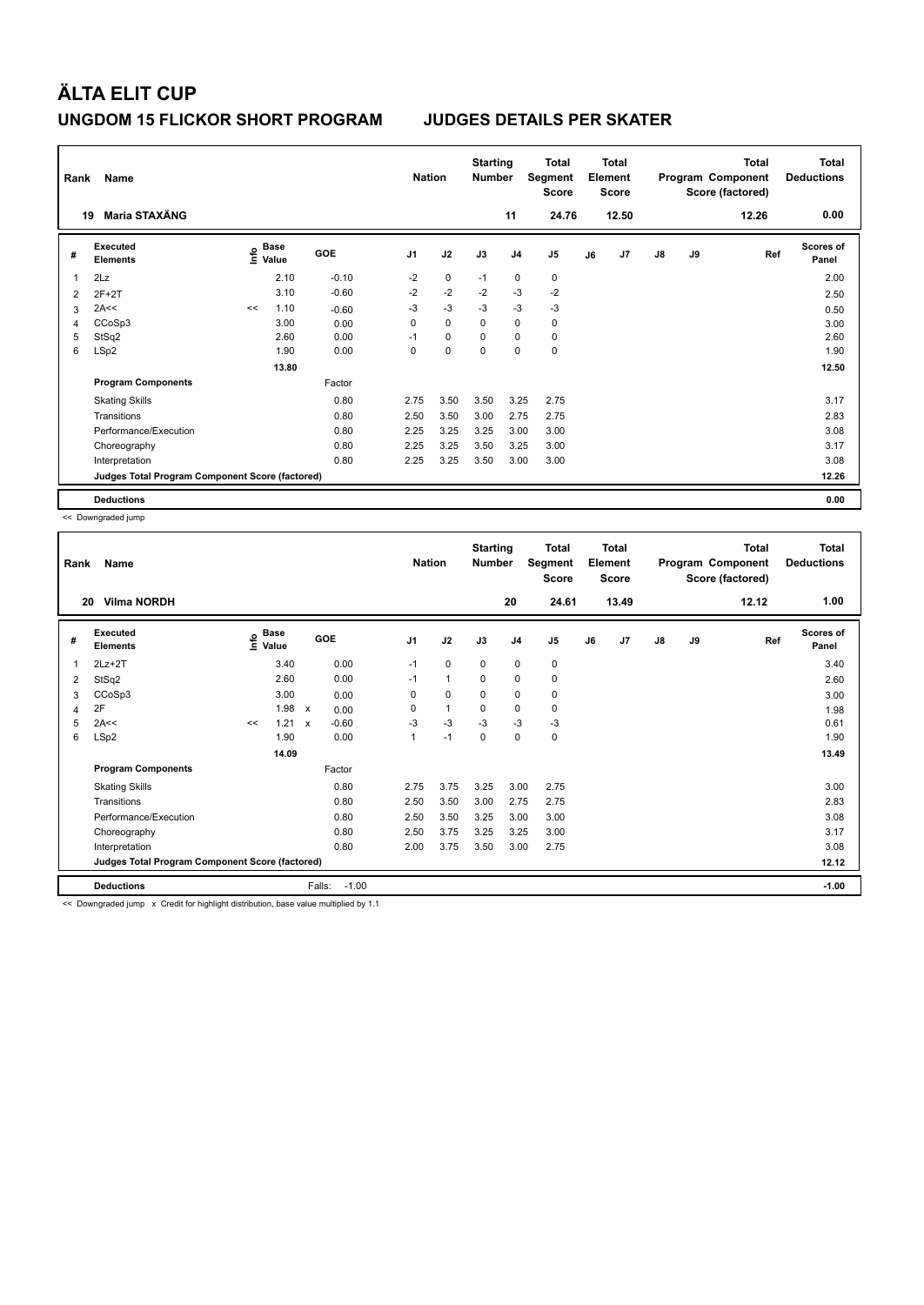| Rank<br>21     | Name<br><b>Rebecca GORWAT</b>                   |                                  |                                   |                   | <b>Nation</b>  |             | <b>Starting</b><br><b>Number</b> | 12             | <b>Total</b><br>Segment<br><b>Score</b><br>24.24 |    | <b>Total</b><br>Element<br><b>Score</b><br>12.16 |               |    | <b>Total</b><br>Program Component<br>Score (factored)<br>13.08 | Total<br><b>Deductions</b><br>1.00 |
|----------------|-------------------------------------------------|----------------------------------|-----------------------------------|-------------------|----------------|-------------|----------------------------------|----------------|--------------------------------------------------|----|--------------------------------------------------|---------------|----|----------------------------------------------------------------|------------------------------------|
|                |                                                 |                                  |                                   |                   |                |             |                                  |                |                                                  |    |                                                  |               |    |                                                                |                                    |
| #              | Executed<br><b>Elements</b>                     | <b>Base</b><br>e Base<br>⊆ Value |                                   | GOE               | J <sub>1</sub> | J2          | J3                               | J <sub>4</sub> | J <sub>5</sub>                                   | J6 | J7                                               | $\mathsf{J}8$ | J9 | Ref                                                            | <b>Scores of</b><br>Panel          |
| 1              | 2F+COMBO                                        | 1.80                             |                                   | $-0.90$           | $-3$           | $-3$        | $-3$                             | $-3$           | $-3$                                             |    |                                                  |               |    |                                                                | 0.90                               |
| $\overline{2}$ | CCoSp3                                          | 3.00                             |                                   | 0.00              | 0              | $\mathbf 0$ | 0                                | $\mathbf 0$    | 0                                                |    |                                                  |               |    |                                                                | 3.00                               |
| 3              | StSq2                                           | 2.60                             |                                   | 0.17              | 0              | $\mathbf 0$ | $\mathbf{1}$                     | $\mathbf{1}$   | $\mathbf 0$                                      |    |                                                  |               |    |                                                                | 2.77                               |
| 4              | 2A<<                                            | <<                               | 1.21<br>$\boldsymbol{\mathsf{x}}$ | $-0.60$           | $-3$           | $-3$        | $-3$                             | $-3$           | $-3$                                             |    |                                                  |               |    |                                                                | 0.61                               |
| 5              | 2Lz                                             | 2.31                             | $\boldsymbol{\mathsf{x}}$         | 0.00              | $-1$           | 0           | 0                                | 0              | 0                                                |    |                                                  |               |    |                                                                | 2.31                               |
| 6              | LSp3                                            | 2.40                             |                                   | 0.17              | 0              | $\mathbf 0$ | $\overline{1}$                   | $\mathbf 0$    | $\mathbf{1}$                                     |    |                                                  |               |    |                                                                | 2.57                               |
|                |                                                 |                                  | 13.32                             |                   |                |             |                                  |                |                                                  |    |                                                  |               |    |                                                                | 12.16                              |
|                | <b>Program Components</b>                       |                                  |                                   | Factor            |                |             |                                  |                |                                                  |    |                                                  |               |    |                                                                |                                    |
|                | <b>Skating Skills</b>                           |                                  |                                   | 0.80              | 3.00           | 3.50        | 3.75                             | 3.50           | 3.25                                             |    |                                                  |               |    |                                                                | 3.42                               |
|                | Transitions                                     |                                  |                                   | 0.80              | 2.75           | 3.50        | 3.25                             | 3.25           | 3.00                                             |    |                                                  |               |    |                                                                | 3.17                               |
|                | Performance/Execution                           |                                  |                                   | 0.80              | 2.75           | 3.25        | 3.50                             | 3.50           | 3.00                                             |    |                                                  |               |    |                                                                | 3.25                               |
|                | Choreography                                    |                                  |                                   | 0.80              | 3.00           | 3.50        | 3.75                             | 3.50           | 3.25                                             |    |                                                  |               |    |                                                                | 3.42                               |
|                | Interpretation                                  |                                  |                                   | 0.80              | 2.75           | 3.25        | 3.50                             | 3.25           | 2.75                                             |    |                                                  |               |    |                                                                | 3.08                               |
|                | Judges Total Program Component Score (factored) |                                  |                                   |                   |                |             |                                  |                |                                                  |    |                                                  |               |    |                                                                | 13.08                              |
|                | <b>Deductions</b>                               |                                  |                                   | $-1.00$<br>Falls: |                |             |                                  |                |                                                  |    |                                                  |               |    |                                                                | $-1.00$                            |

<< Downgraded jump x Credit for highlight distribution, base value multiplied by 1.1

| Rank | Name                                            |      |                      |            | <b>Nation</b>  |      | <b>Starting</b><br><b>Number</b> |                | <b>Total</b><br>Segment<br><b>Score</b> |    | <b>Total</b><br>Element<br><b>Score</b> |    |    | <b>Total</b><br>Program Component<br>Score (factored) | Total<br><b>Deductions</b> |
|------|-------------------------------------------------|------|----------------------|------------|----------------|------|----------------------------------|----------------|-----------------------------------------|----|-----------------------------------------|----|----|-------------------------------------------------------|----------------------------|
| 22   | <b>Emma LIDGREN</b>                             |      |                      |            |                |      |                                  | 18             | 24.08                                   |    | 12.40                                   |    |    | 11.68                                                 | 0.00                       |
| #    | Executed<br><b>Elements</b>                     | lmfo | <b>Base</b><br>Value | <b>GOE</b> | J <sub>1</sub> | J2   | J3                               | J <sub>4</sub> | J <sub>5</sub>                          | J6 | J7                                      | J8 | J9 | Ref                                                   | <b>Scores of</b><br>Panel  |
| 1    | 2F                                              |      | 1.80                 | 0.00       | 0              | 0    | 0                                | $\mathbf 0$    | 0                                       |    |                                         |    |    |                                                       | 1.80                       |
| 2    | 2A<<                                            | <<   | 1.10                 | $-0.60$    | $-3$           | $-3$ | $-3$                             | $-3$           | $-3$                                    |    |                                         |    |    |                                                       | 0.50                       |
| 3    | $2Lo+2Lo$                                       |      | 3.60                 | 0.00       | $-1$           | 0    | 0                                | $\mathbf 0$    | 0                                       |    |                                         |    |    |                                                       | 3.60                       |
| 4    | CCoSp4                                          |      | 3.50                 | 0.00       | 0              | 0    | 0                                | 0              | 0                                       |    |                                         |    |    |                                                       | 3.50                       |
| 5    | LSpB                                            |      | 1.20                 | $-0.60$    | $-2$           | $-2$ | $-2$                             | $-2$           | $-2$                                    |    |                                         |    |    |                                                       | 0.60                       |
| 6    | StSq2                                           |      | 2.60                 | $-0.20$    | $-1$           | $-1$ | $-1$                             | 0              | 0                                       |    |                                         |    |    |                                                       | 2.40                       |
|      |                                                 |      | 13.80                |            |                |      |                                  |                |                                         |    |                                         |    |    |                                                       | 12.40                      |
|      | <b>Program Components</b>                       |      |                      | Factor     |                |      |                                  |                |                                         |    |                                         |    |    |                                                       |                            |
|      | <b>Skating Skills</b>                           |      |                      | 0.80       | 2.25           | 2.50 | 3.25                             | 3.25           | 3.00                                    |    |                                         |    |    |                                                       | 2.92                       |
|      | Transitions                                     |      |                      | 0.80       | 2.75           | 2.50 | 2.75                             | 2.75           | 3.00                                    |    |                                         |    |    |                                                       | 2.75                       |
|      | Performance/Execution                           |      |                      | 0.80       | 2.75           | 2.25 | 3.25                             | 3.25           | 3.25                                    |    |                                         |    |    |                                                       | 3.08                       |
|      | Choreography                                    |      |                      | 0.80       | 3.25           | 2.75 | 2.75                             | 3.00           | 3.00                                    |    |                                         |    |    |                                                       | 2.92                       |
|      | Interpretation                                  |      |                      | 0.80       | 2.75           | 2.50 | 3.25                             | 3.00           | 3.00                                    |    |                                         |    |    |                                                       | 2.92                       |
|      | Judges Total Program Component Score (factored) |      |                      |            |                |      |                                  |                |                                         |    |                                         |    |    |                                                       | 11.68                      |
|      | <b>Deductions</b>                               |      |                      |            |                |      |                                  |                |                                         |    |                                         |    |    |                                                       | 0.00                       |

<< Downgraded jump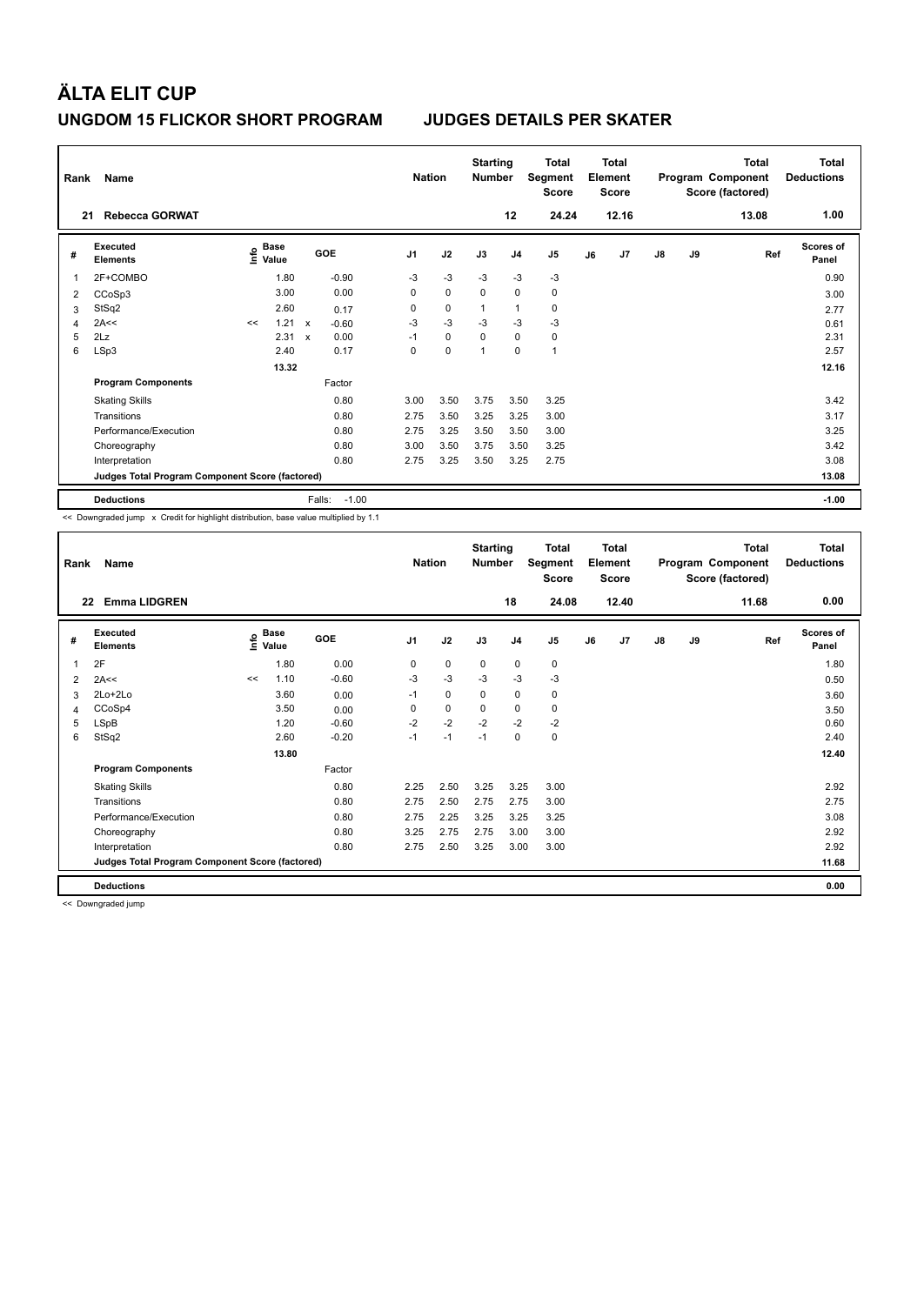| Rank | Name                                            |      | <b>Nation</b>        |            | <b>Starting</b><br><b>Number</b> |             | <b>Total</b><br>Segment<br><b>Score</b> |                | <b>Total</b><br>Element<br><b>Score</b> |    |       | <b>Total</b><br>Program Component<br>Score (factored) | Total<br><b>Deductions</b> |       |                    |
|------|-------------------------------------------------|------|----------------------|------------|----------------------------------|-------------|-----------------------------------------|----------------|-----------------------------------------|----|-------|-------------------------------------------------------|----------------------------|-------|--------------------|
|      | <b>Emma EDVARDSSON</b><br>23                    |      |                      |            |                                  |             |                                         | 24             | 23.59                                   |    | 11.67 |                                                       |                            | 11.92 | 0.00               |
| #    | Executed<br><b>Elements</b>                     | lnfo | <b>Base</b><br>Value | <b>GOE</b> | J <sub>1</sub>                   | J2          | J3                                      | J <sub>4</sub> | J5                                      | J6 | J7    | $\mathsf{J}8$                                         | J9                         | Ref   | Scores of<br>Panel |
| 1    | 2Lz+2Lo<<                                       | <<   | 2.60                 | $-0.60$    | $-2$                             | $-2$        | $-2$                                    | $-2$           | $-2$                                    |    |       |                                                       |                            |       | 2.00               |
| 2    | 2A<<                                            | <<   | 1.10                 | $-0.53$    | $-3$                             | $-3$        | $-3$                                    | $-2$           | $-2$                                    |    |       |                                                       |                            |       | 0.57               |
| 3    | 2F                                              |      | 1.80                 | $-0.10$    | 0                                | $\pmb{0}$   | $-1$                                    | $-1$           | 0                                       |    |       |                                                       |                            |       | 1.70               |
| 4    | StSq3                                           |      | 3.30                 | 0.00       | 0                                | $\mathbf 0$ | 0                                       | 0              | $\mathbf 0$                             |    |       |                                                       |                            |       | 3.30               |
| 5    | CCoSp3                                          |      | 3.00                 | 0.00       | $\Omega$                         | $\mathbf 0$ | $\Omega$                                | $\mathbf 0$    | $\mathbf 0$                             |    |       |                                                       |                            |       | 3.00               |
| 6    | LSpB                                            |      | 1.20                 | $-0.10$    | 0                                | $-1$        | $\Omega$                                | $-1$           | $\mathbf 0$                             |    |       |                                                       |                            |       | 1.10               |
|      |                                                 |      | 13.00                |            |                                  |             |                                         |                |                                         |    |       |                                                       |                            |       | 11.67              |
|      | <b>Program Components</b>                       |      |                      | Factor     |                                  |             |                                         |                |                                         |    |       |                                                       |                            |       |                    |
|      | <b>Skating Skills</b>                           |      |                      | 0.80       | 2.75                             | 3.50        | 3.25                                    | 3.00           | 3.00                                    |    |       |                                                       |                            |       | 3.08               |
|      | Transitions                                     |      |                      | 0.80       | 2.50                             | 3.00        | 3.00                                    | 2.25           | 3.00                                    |    |       |                                                       |                            |       | 2.83               |
|      | Performance/Execution                           |      |                      | 0.80       | 2.50                             | 3.00        | 3.00                                    | 3.00           | 3.25                                    |    |       |                                                       |                            |       | 3.00               |
|      | Choreography                                    |      |                      | 0.80       | 2.00                             | 3.25        | 3.25                                    | 3.00           | 3.25                                    |    |       |                                                       |                            |       | 3.17               |
|      | Interpretation                                  |      |                      | 0.80       | 2.25                             | 2.75        | 3.00                                    | 2.75           | 3.00                                    |    |       |                                                       |                            |       | 2.83               |
|      | Judges Total Program Component Score (factored) |      |                      |            |                                  |             |                                         |                |                                         |    |       |                                                       |                            |       | 11.92              |
|      | <b>Deductions</b>                               |      |                      |            |                                  |             |                                         |                |                                         |    |       |                                                       |                            |       | 0.00               |

<< Downgraded jump

| Rank | Name                                            |      |                      |                   | <b>Nation</b>  |      | <b>Starting</b><br><b>Number</b> |                | <b>Total</b><br>Segment<br>Score |    | <b>Total</b><br>Element<br><b>Score</b> |    |    | <b>Total</b><br>Program Component<br>Score (factored) | <b>Total</b><br><b>Deductions</b> |
|------|-------------------------------------------------|------|----------------------|-------------------|----------------|------|----------------------------------|----------------|----------------------------------|----|-----------------------------------------|----|----|-------------------------------------------------------|-----------------------------------|
| 24   | <b>Wilma SALMONSSON</b>                         |      |                      |                   |                |      |                                  | 4              | 22.52                            |    | 12.38                                   |    |    | 12.14                                                 | 2.00                              |
| #    | Executed<br><b>Elements</b>                     | ١mfo | <b>Base</b><br>Value | <b>GOE</b>        | J <sub>1</sub> | J2   | J3                               | J <sub>4</sub> | J <sub>5</sub>                   | J6 | J7                                      | J8 | J9 | Ref                                                   | <b>Scores of</b><br>Panel         |
| 1    | $2Lz+2T$                                        | e    | 3.40                 | $-0.40$           | $-1$           | $-1$ | $-2$                             | $-2$           | $-1$                             |    |                                         |    |    |                                                       | 3.00                              |
| 2    | 2A<<                                            | <<   | 1.10                 | $-0.60$           | $-3$           | $-3$ | $-3$                             | $-3$           | $-3$                             |    |                                         |    |    |                                                       | 0.50                              |
| 3    | CCoSp3                                          |      | 3.00                 | 0.00              | $-1$           | 1    | 0                                | 0              | 0                                |    |                                         |    |    |                                                       | 3.00                              |
| 4    | StSq2                                           |      | 2.60                 | $-0.40$           | $-1$           | 1    | $-1$                             | $-3$           | $-2$                             |    |                                         |    |    |                                                       | 2.20                              |
| 5    | LSp2                                            |      | 1.90                 | 0.00              | 0              | $-1$ | $\Omega$                         | $\mathbf 0$    | 0                                |    |                                         |    |    |                                                       | 1.90                              |
| 6    | 2F                                              |      | 1.98                 | $-0.20$<br>X      | $-1$           | 0    | $-1$                             | $-1$           | 0                                |    |                                         |    |    |                                                       | 1.78                              |
|      |                                                 |      | 13.98                |                   |                |      |                                  |                |                                  |    |                                         |    |    |                                                       | 12.38                             |
|      | <b>Program Components</b>                       |      |                      | Factor            |                |      |                                  |                |                                  |    |                                         |    |    |                                                       |                                   |
|      | <b>Skating Skills</b>                           |      |                      | 0.80              | 2.25           | 3.75 | 3.25                             | 3.25           | 3.00                             |    |                                         |    |    |                                                       | 3.17                              |
|      | Transitions                                     |      |                      | 0.80              | 2.75           | 3.50 | 3.00                             | 3.00           | 2.75                             |    |                                         |    |    |                                                       | 2.92                              |
|      | Performance/Execution                           |      |                      | 0.80              | 2.75           | 3.25 | 3.25                             | 3.00           | 3.00                             |    |                                         |    |    |                                                       | 3.08                              |
|      | Choreography                                    |      |                      | 0.80              | 2.25           | 3.00 | 3.00                             | 3.25           | 3.00                             |    |                                         |    |    |                                                       | 3.00                              |
|      | Interpretation                                  |      |                      | 0.80              | 2.50           | 3.25 | 3.25                             | 3.00           | 2.75                             |    |                                         |    |    |                                                       | 3.00                              |
|      | Judges Total Program Component Score (factored) |      |                      |                   |                |      |                                  |                |                                  |    |                                         |    |    |                                                       | 12.14                             |
|      | <b>Deductions</b>                               |      |                      | $-2.00$<br>Falls: |                |      |                                  |                |                                  |    |                                         |    |    |                                                       | $-2.00$                           |

<< Downgraded jump x Credit for highlight distribution, base value multiplied by 1.1 e Jump take off with wrong edge